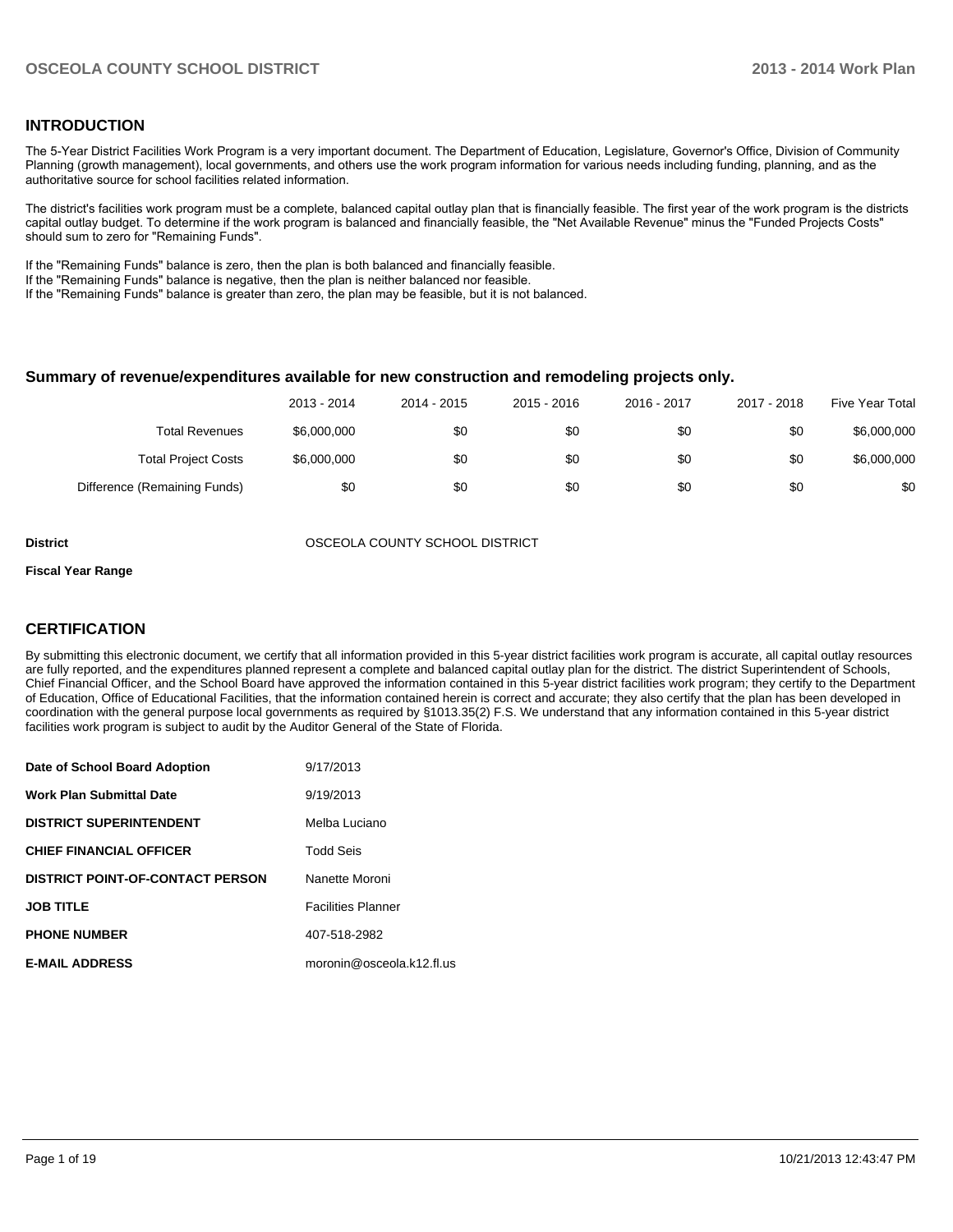# **Expenditures**

### **Expenditure for Maintenance, Repair and Renovation from 1.50-Mills and PECO**

Annually, prior to the adoption of the district school budget, each school board must prepare a tentative district facilities work program that includes a schedule of major repair and renovation projects necessary to maintain the educational and ancillary facilities of the district.

|                                  | Item                                                                                                                                                                                                                                                                                                                                                                                                                                                                                                                                                                                                                                                                                                                                                                                                                                                                                                                                                                                                                                                                                                                                                                                                                                                                                                                       |           | 2014 - 2015<br>Projected | 2015 - 2016<br>Projected | 2016 - 2017<br>Projected | 2017 - 2018<br>Projected | <b>Total</b> |  |  |  |  |
|----------------------------------|----------------------------------------------------------------------------------------------------------------------------------------------------------------------------------------------------------------------------------------------------------------------------------------------------------------------------------------------------------------------------------------------------------------------------------------------------------------------------------------------------------------------------------------------------------------------------------------------------------------------------------------------------------------------------------------------------------------------------------------------------------------------------------------------------------------------------------------------------------------------------------------------------------------------------------------------------------------------------------------------------------------------------------------------------------------------------------------------------------------------------------------------------------------------------------------------------------------------------------------------------------------------------------------------------------------------------|-----------|--------------------------|--------------------------|--------------------------|--------------------------|--------------|--|--|--|--|
| <b>HVAC</b>                      |                                                                                                                                                                                                                                                                                                                                                                                                                                                                                                                                                                                                                                                                                                                                                                                                                                                                                                                                                                                                                                                                                                                                                                                                                                                                                                                            | \$0       | \$0                      | \$0                      | \$0                      | \$0                      | \$0          |  |  |  |  |
|                                  | Locations: No Locations for this expenditure.                                                                                                                                                                                                                                                                                                                                                                                                                                                                                                                                                                                                                                                                                                                                                                                                                                                                                                                                                                                                                                                                                                                                                                                                                                                                              |           |                          |                          |                          |                          |              |  |  |  |  |
| Flooring                         |                                                                                                                                                                                                                                                                                                                                                                                                                                                                                                                                                                                                                                                                                                                                                                                                                                                                                                                                                                                                                                                                                                                                                                                                                                                                                                                            | \$0       | \$0                      | \$0                      | \$0                      | \$0                      | \$0          |  |  |  |  |
|                                  | Locations: No Locations for this expenditure.                                                                                                                                                                                                                                                                                                                                                                                                                                                                                                                                                                                                                                                                                                                                                                                                                                                                                                                                                                                                                                                                                                                                                                                                                                                                              |           |                          |                          |                          |                          |              |  |  |  |  |
| Roofing                          |                                                                                                                                                                                                                                                                                                                                                                                                                                                                                                                                                                                                                                                                                                                                                                                                                                                                                                                                                                                                                                                                                                                                                                                                                                                                                                                            | \$0       | \$0                      | \$0                      | \$0                      | \$0                      | \$0          |  |  |  |  |
| Locations:                       | No Locations for this expenditure.                                                                                                                                                                                                                                                                                                                                                                                                                                                                                                                                                                                                                                                                                                                                                                                                                                                                                                                                                                                                                                                                                                                                                                                                                                                                                         |           |                          |                          |                          |                          |              |  |  |  |  |
| Safety to Life                   |                                                                                                                                                                                                                                                                                                                                                                                                                                                                                                                                                                                                                                                                                                                                                                                                                                                                                                                                                                                                                                                                                                                                                                                                                                                                                                                            | \$950.000 | \$950,000                | \$950,000                | \$950,000                | \$950,000                | \$4,750,000  |  |  |  |  |
|                                  | CENTRAL ADMINISTRATIVE COMPLEX, CENTRAL AVENUE ELEMENTARY, CHESTNUT ELEMENTARY, CYPRESS ELEMENTARY,<br>DEERWOOD ELEMENTARY, DENN JOHN MIDDLE, DISCOVERY INTERMEDIATE, EAST LAKE ELEMENTARY, ENVIRONMENTAL<br>CENTER, FLORA RIDGE ELEMENTARY, GATEWAY SENIOR HIGH, HARMONY COMMUNITY SCHOOL, HARMONY SENIOR HIGH,<br>HICKORY TREE ELEMENTARY, HIGHLANDS ELEMENTARY, HORIZON MIDDLE, KISSIMMEE ELEMENTARY, KISSIMMEE<br>MAINTENANCE, KISSIMMEE MIDDLE, KISSIMMEE TRANSPORTATION CENTER, KOA ELEMENTARY, LAKEVIEW ELEMENTARY,<br>LIBERTY HIGH SCHOOL, MICHIGAN AVENUE ELEMENTARY, MILL CREEK ELEMENTARY, NARCOOSSEE ELEMENTARY,<br>NARCOOSSEE MIDDLE SCHOOL, Neptune Elementary, NEPTUNE MIDDLE, New Beginnings Educational Complex NEW, NEW<br>BEGINNINGS ROAD ADMIN ANNEX, OSCEOLA SENIOR HIGH, PARKWAY MIDDLE, PARTIN SETTLEMENT ELEMENTARY, PLEASANT<br>HILL ELEMENTARY, POINCIANA ELEMENTARY, POINCIANA SENIOR HIGH, REEDY CREEK ELEMENTARY, ROSS E JEFFRIES<br>ELEMENTARY, SAINT CLOUD ELEMENTARY, SAINT CLOUD MIDDLE, Special Programs, ST CLOUD SENIOR HIGH, ST CLOUD<br>TRANSPORTATION DEPARTMENT, SUNRISE ELEMENTARY, TECHNICAL EDUCATION CENTER, THACKER AVENUE ELEMENTARY,<br>THE OSCEOLA COUNTY SCHOOL FOR THE ARTS, VENTURA ELEMENTARY, WESTSIDE K-8 SCHOOL -Middle School "CC", ZENITH<br><b>CAREER CENTER</b> |           |                          |                          |                          |                          |              |  |  |  |  |
| Fencing                          |                                                                                                                                                                                                                                                                                                                                                                                                                                                                                                                                                                                                                                                                                                                                                                                                                                                                                                                                                                                                                                                                                                                                                                                                                                                                                                                            | \$0       | \$0                      | \$0                      | \$0                      | \$0                      | \$0          |  |  |  |  |
|                                  | Locations: No Locations for this expenditure.                                                                                                                                                                                                                                                                                                                                                                                                                                                                                                                                                                                                                                                                                                                                                                                                                                                                                                                                                                                                                                                                                                                                                                                                                                                                              |           |                          |                          |                          |                          |              |  |  |  |  |
| Parking                          |                                                                                                                                                                                                                                                                                                                                                                                                                                                                                                                                                                                                                                                                                                                                                                                                                                                                                                                                                                                                                                                                                                                                                                                                                                                                                                                            | \$0       | \$0                      | \$0                      | \$0                      | \$0                      | \$0          |  |  |  |  |
|                                  | Locations: No Locations for this expenditure.                                                                                                                                                                                                                                                                                                                                                                                                                                                                                                                                                                                                                                                                                                                                                                                                                                                                                                                                                                                                                                                                                                                                                                                                                                                                              |           |                          |                          |                          |                          |              |  |  |  |  |
| Electrical                       |                                                                                                                                                                                                                                                                                                                                                                                                                                                                                                                                                                                                                                                                                                                                                                                                                                                                                                                                                                                                                                                                                                                                                                                                                                                                                                                            | \$0       | \$0                      | \$0                      | \$0                      | \$0                      | \$0          |  |  |  |  |
|                                  | Locations: No Locations for this expenditure.                                                                                                                                                                                                                                                                                                                                                                                                                                                                                                                                                                                                                                                                                                                                                                                                                                                                                                                                                                                                                                                                                                                                                                                                                                                                              |           |                          |                          |                          |                          |              |  |  |  |  |
| Fire Alarm                       |                                                                                                                                                                                                                                                                                                                                                                                                                                                                                                                                                                                                                                                                                                                                                                                                                                                                                                                                                                                                                                                                                                                                                                                                                                                                                                                            | \$0       | \$0                      | \$0                      | \$0                      | \$0                      | \$0          |  |  |  |  |
|                                  | Locations: No Locations for this expenditure.                                                                                                                                                                                                                                                                                                                                                                                                                                                                                                                                                                                                                                                                                                                                                                                                                                                                                                                                                                                                                                                                                                                                                                                                                                                                              |           |                          |                          |                          |                          |              |  |  |  |  |
| Telephone/Intercom System        |                                                                                                                                                                                                                                                                                                                                                                                                                                                                                                                                                                                                                                                                                                                                                                                                                                                                                                                                                                                                                                                                                                                                                                                                                                                                                                                            | \$0       | \$0                      | \$0                      | \$0                      | \$0                      | \$0          |  |  |  |  |
|                                  | Locations: No Locations for this expenditure.                                                                                                                                                                                                                                                                                                                                                                                                                                                                                                                                                                                                                                                                                                                                                                                                                                                                                                                                                                                                                                                                                                                                                                                                                                                                              |           |                          |                          |                          |                          |              |  |  |  |  |
| <b>Closed Circuit Television</b> |                                                                                                                                                                                                                                                                                                                                                                                                                                                                                                                                                                                                                                                                                                                                                                                                                                                                                                                                                                                                                                                                                                                                                                                                                                                                                                                            | \$0       | \$0                      | \$0                      | \$0]                     | \$0                      | \$0          |  |  |  |  |
|                                  | Locations: No Locations for this expenditure.                                                                                                                                                                                                                                                                                                                                                                                                                                                                                                                                                                                                                                                                                                                                                                                                                                                                                                                                                                                                                                                                                                                                                                                                                                                                              |           |                          |                          |                          |                          |              |  |  |  |  |
| Paint                            |                                                                                                                                                                                                                                                                                                                                                                                                                                                                                                                                                                                                                                                                                                                                                                                                                                                                                                                                                                                                                                                                                                                                                                                                                                                                                                                            | \$0       | \$0                      | \$0                      | \$0]                     | \$0                      | \$0          |  |  |  |  |
|                                  | Locations: No Locations for this expenditure.                                                                                                                                                                                                                                                                                                                                                                                                                                                                                                                                                                                                                                                                                                                                                                                                                                                                                                                                                                                                                                                                                                                                                                                                                                                                              |           |                          |                          |                          |                          |              |  |  |  |  |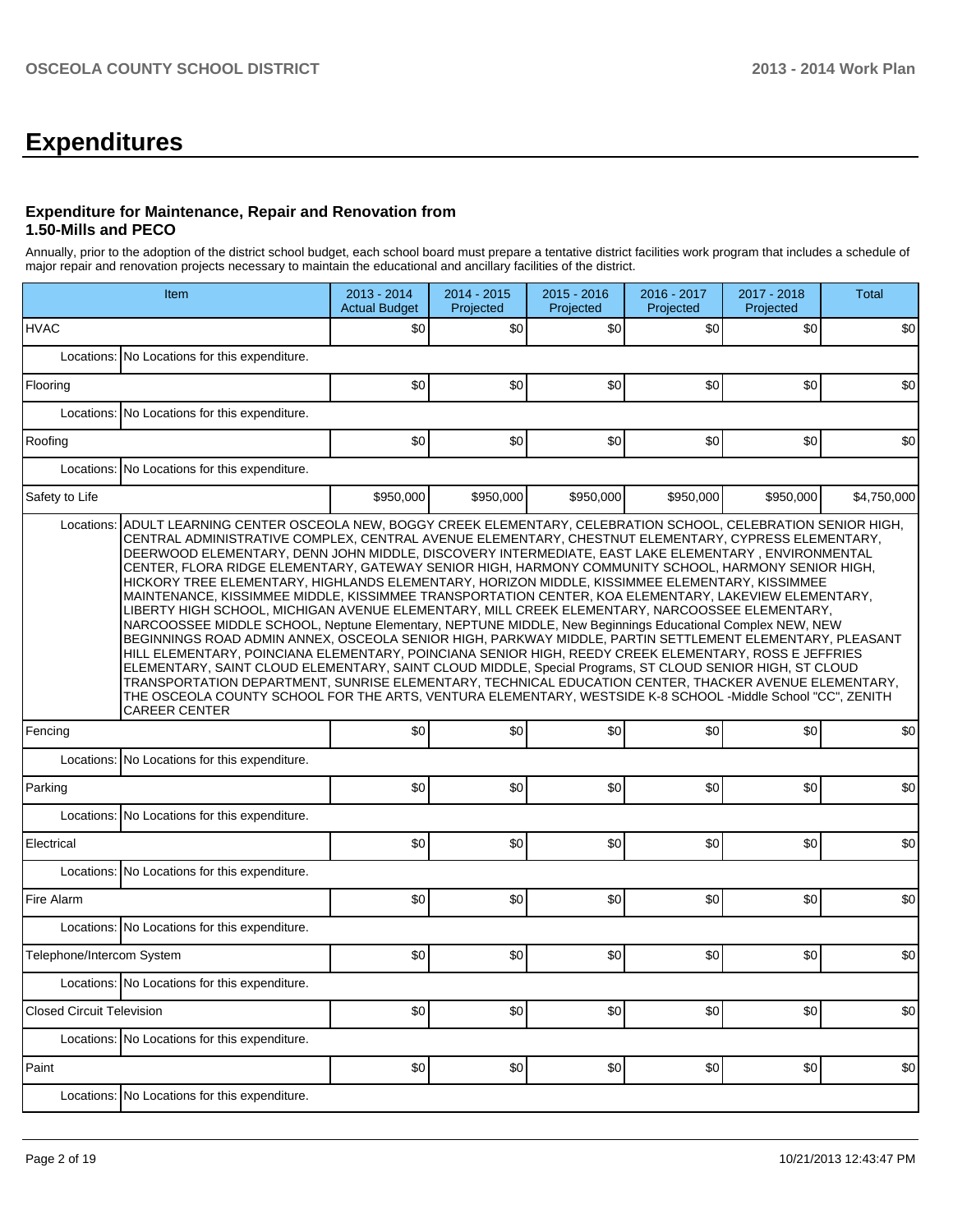| Maintenance/Repair |                                               | \$0 <sub>1</sub> | \$0       | \$0       | ا 30      | \$0       | \$0         |
|--------------------|-----------------------------------------------|------------------|-----------|-----------|-----------|-----------|-------------|
|                    | Locations: No Locations for this expenditure. |                  |           |           |           |           |             |
|                    | <b>Sub Total:</b>                             | \$950,000        | \$950,000 | \$950,000 | \$950,000 | \$950,000 | \$4,750,000 |

| PECO Maintenance Expenditures | \$0         | ሶስ<br>JU.   | $\sim$<br>υυ | \$0 <sub>1</sub> | \$0         | \$0         |
|-------------------------------|-------------|-------------|--------------|------------------|-------------|-------------|
| l.50 Mill Sub Total: I        | \$1,020,000 | \$1.020.000 | \$1,020,000  | \$1,020,000      | \$1,020,000 | \$5,100,000 |

|                                                                                                                                                                         | Other Items | $2013 - 2014$<br><b>Actual Budget</b> | $2014 - 2015$<br>Projected | $2015 - 2016$<br>Projected | $2016 - 2017$<br>Projected | $2017 - 2018$<br>Projected | Total       |  |  |  |
|-------------------------------------------------------------------------------------------------------------------------------------------------------------------------|-------------|---------------------------------------|----------------------------|----------------------------|----------------------------|----------------------------|-------------|--|--|--|
| <b>Athletic facilities</b>                                                                                                                                              |             | \$70,000                              | \$70,000                   | \$70,000                   | \$70,000                   | \$70,000                   | \$350,000   |  |  |  |
| Locations   CELEBRATION SENIOR HIGH, GATEWAY SENIOR HIGH, HARMONY SENIOR HIGH, LIBERTY HIGH SCHOOL, OSCEOLA SENIOR<br>HIGH, POINCIANA SENIOR HIGH, ST CLOUD SENIOR HIGH |             |                                       |                            |                            |                            |                            |             |  |  |  |
|                                                                                                                                                                         | Total:      | \$1,020,000                           | \$1,020,000                | \$1,020,000                | \$1,020,000                | \$1,020,000                | \$5,100,000 |  |  |  |

# **Local 1.50 Mill Expenditure For Maintenance, Repair and Renovation**

Anticipated expenditures expected from local funding sources over the years covered by the current work plan.

| Item                                                         | 2013 - 2014<br><b>Actual Budget</b> | 2014 - 2015<br>Projected | $2015 - 2016$<br>Projected | 2016 - 2017<br>Projected | 2017 - 2018<br>Projected | <b>Total</b> |
|--------------------------------------------------------------|-------------------------------------|--------------------------|----------------------------|--------------------------|--------------------------|--------------|
| Remaining Maint and Repair from 1.5 Mills                    | \$1,020,000                         | \$1,020,000              | \$1,020,000                | \$1,020,000              | \$1,020,000              | \$5,100,000  |
| Maintenance/Repair Salaries                                  | \$8,430,027                         | \$8,430,027              | \$8,430,027                | \$8,430,027              | \$8,430,027              | \$42,150,135 |
| <b>School Bus Purchases</b>                                  | \$1,120,000                         | \$1,120,000              | \$1,120,000                | \$1,120,000              | \$1,120,000              | \$5,600,000  |
| <b>Other Vehicle Purchases</b>                               | \$0                                 | \$0                      | \$0                        | \$0                      | \$0                      | \$0          |
| Capital Outlay Equipment                                     | \$0                                 | \$0                      | \$0                        | \$0                      | \$0                      | \$0          |
| Rent/Lease Payments                                          | \$0                                 | \$0                      | \$0                        | \$0                      | \$0                      | \$0          |
| <b>COP Debt Service</b>                                      | \$13,333,028                        | \$13,486,929             | \$13,482,204               | \$13,488,179             | \$13,487,560             | \$67,277,900 |
| Rent/Lease Relocatables                                      | \$950,000                           | \$950,000                | \$950,000                  | \$950,000                | \$950,000                | \$4,750,000  |
| <b>Environmental Problems</b>                                | \$0                                 | \$0                      | \$0                        | \$0                      | \$0                      | \$0          |
| s.1011.14 Debt Service                                       | \$0                                 | \$0                      | \$0                        | \$0                      | \$0                      | \$0          |
| <b>Special Facilities Construction Account</b>               | \$0                                 | \$0                      | \$0                        | \$0                      | \$0                      | \$0          |
| Premiums for Property Casualty Insurance - 1011.71<br>(4a,b) | \$2,850,000                         | \$2,850,000              | \$2,850,000                | \$2,850,000              | \$2,850,000              | \$14,250,000 |
| Qualified School Construction Bonds (QSCB)                   | \$2,735,811                         | \$2,735,811              | \$2,735,811                | \$2,735,811              | \$2,735,811              | \$13,679,055 |
| Qualified Zone Academy Bonds (QZAB)                          | \$0                                 | \$0                      | \$0                        | \$0                      | \$0                      | \$0          |
| <b>Charter Capital</b>                                       | \$2,430,637                         | \$2,430,637              | \$2,430,637                | \$2,430,637              | \$2,430,637              | \$12,153,185 |
| <b>Cyclical Capital Renewal</b>                              | \$4,000,000                         | \$4,000,000              | \$4,000,000                | \$4,000,000              | \$4,000,000              | \$20,000,000 |
| <b>Classrooms 1st Debt Service</b>                           | \$3,708,892                         | \$3,708,892              | \$3,708,892                | \$3,708,892              | \$0                      | \$14,835,568 |
| Program Admin                                                | \$1,510,700                         | \$1,510,700              | \$1,510,700                | \$1,510,700              | \$1,510,700              | \$7,553,500  |
| Portable set-up/teardown                                     | \$400,000                           | \$400,000                | \$400,000                  | \$400,000                | \$400,000                | \$2,000,000  |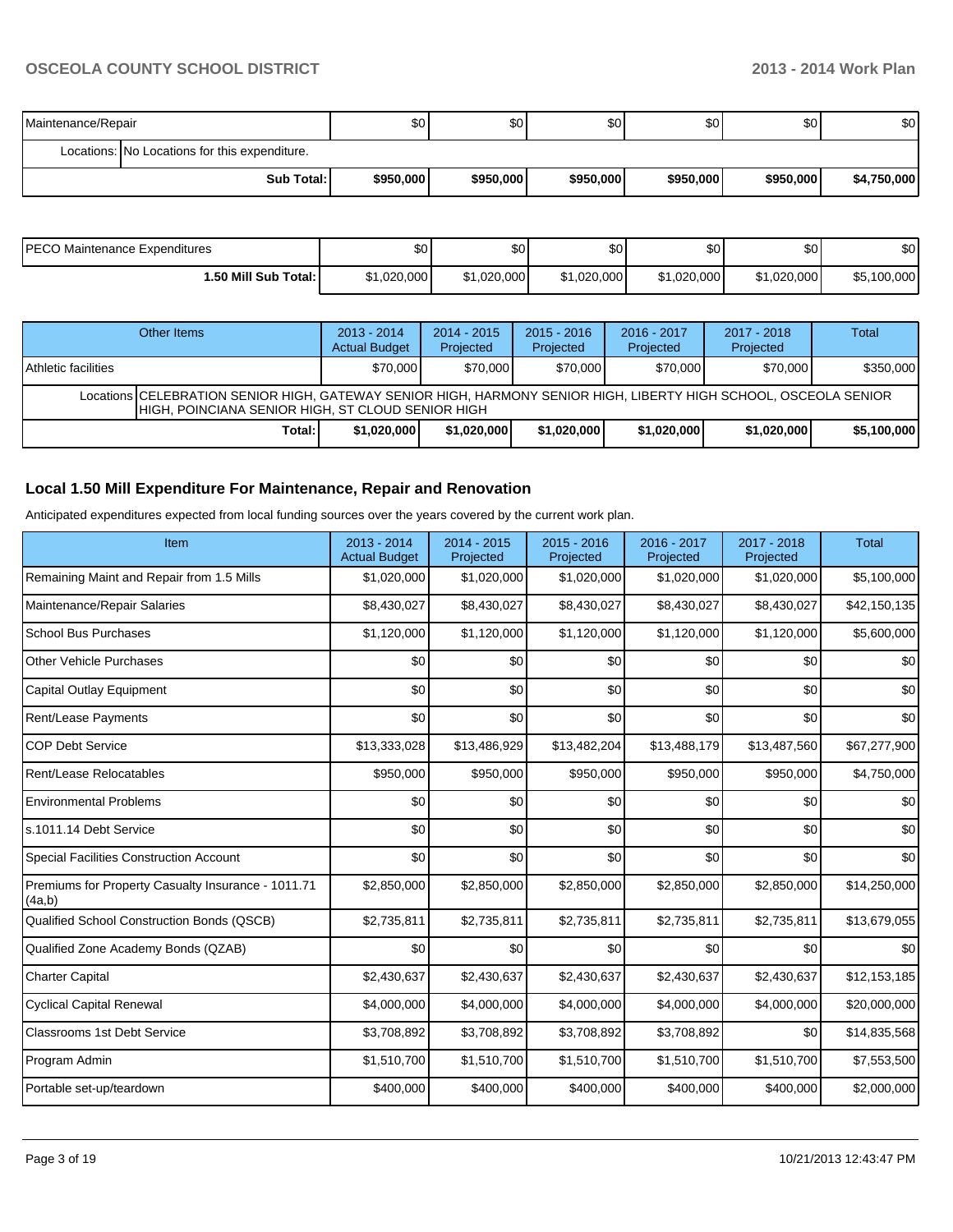|                           | Local Expenditure Totals: | \$45,792,522 | \$46,639,630 | \$46,620,702 | \$46,615,060 | \$42,896,222 | \$228,564,136 |
|---------------------------|---------------------------|--------------|--------------|--------------|--------------|--------------|---------------|
| LIIS.                     |                           | \$440,000    | \$440,000    | \$440,000    | \$440,000    | \$440,000    | \$2,200,000   |
| <b>EFBD Debt Service</b>  |                           | \$763,427    | \$756,634    | \$742,431    | \$730,814    | \$721,487    | \$3,714,793   |
| School computers          |                           | \$1,000,000  | \$1,000,000  | \$1,000,000  | \$1,000,000  | \$1,000,000  | \$5,000,000   |
| Technology Infrastructure |                           | \$1,100,000  | \$1,100,000  | \$1,100,000  | \$1,100,000  | \$1,100,000  | \$5,500,000   |
| E-rate Matching           |                           | \$0          | \$700,000    | \$700,000    | \$700,000    | \$700,000    | \$2,800,000   |

# **Revenue**

#### **1.50 Mill Revenue Source**

Schedule of Estimated Capital Outlay Revenue from each currently approved source which is estimated to be available for expenditures on the projects included in the tentative district facilities work program. All amounts are NET after considering carryover balances, interest earned, new COP's, 1011.14 and 1011.15 loans, etc. Districts cannot use 1.5-Mill funds for salaries except for those explicitly associated with maintenance/repair projects. (1011.71 (5), F.S.)

| Item                                                                                | Fund | 2013 - 2014<br><b>Actual Value</b> | $2014 - 2015$<br>Projected | $2015 - 2016$<br>Projected | $2016 - 2017$<br>Projected | 2017 - 2018<br>Projected | Total            |
|-------------------------------------------------------------------------------------|------|------------------------------------|----------------------------|----------------------------|----------------------------|--------------------------|------------------|
| (1) Non-exempt property<br>lassessed valuation                                      |      | \$18,327,239,420                   | \$18,968,692,800           | \$19,727,440,512           | \$20,615,175,335           | \$21,439,782,348         | \$99,078,330,415 |
| (2) The Millege projected for<br>discretionary capital outlay per<br>ls.1011.71     |      | 1.50                               | 1.50                       | 1.50                       | 1.50                       | 1.50 l                   |                  |
| $(3)$ Full value of the 1.50-Mill<br>discretionary capital outlay per<br>ls.1011.71 |      | \$30,789,762                       | \$31,867,404               | \$33,142,100               | \$34,633,495               | \$36,018,834             | \$166,451,595    |
| $(4)$ Value of the portion of the 1.50<br>-Mill ACTUALLY levied                     | 370  | \$26,391,225                       | \$27,314,918               | \$28,407,514               | \$29,685,852               | \$30,873,287             | \$142,672,796    |
| $(5)$ Difference of lines (3) and (4)                                               |      | \$4,398,537                        | \$4,552,486                | \$4,734,586                | \$4.947.643                | \$5,145,547              | \$23,778,799     |

### **PECO Revenue Source**

The figure in the row designated "PECO Maintenance" will be subtracted from funds available for new construction because PECO maintenance dollars cannot be used for new construction.

| <b>Item</b>                          | Fund | $2013 - 2014$<br><b>Actual Budget</b> | $2014 - 2015$<br>Projected | $2015 - 2016$<br>Projected | 2016 - 2017<br>Projected | 2017 - 2018<br>Projected | Total |
|--------------------------------------|------|---------------------------------------|----------------------------|----------------------------|--------------------------|--------------------------|-------|
| <b>IPECO New Construction</b>        | 340  | \$0                                   | \$0 <sub>1</sub>           | \$0 <sub>1</sub>           | \$OI                     | \$0 I                    | \$0   |
| <b>PECO Maintenance Expenditures</b> |      | \$0                                   | \$0                        | \$0 <sub>1</sub>           | \$٥Ι                     | \$0                      | \$0   |
|                                      |      | \$0                                   | \$0                        | \$0                        | \$0 I                    | \$0                      | \$0   |

### **CO & DS Revenue Source**

Revenue from Capital Outlay and Debt Service funds.

| Item                                               | Fund  | 2013 - 2014<br><b>Actual Budget</b> | $2014 - 2015$<br>Projected | $2015 - 2016$<br>Projected | 2016 - 2017<br>Projected | $2017 - 2018$<br>Projected | Total       |
|----------------------------------------------------|-------|-------------------------------------|----------------------------|----------------------------|--------------------------|----------------------------|-------------|
| ICO & DS Cash Flow-through<br><b>I</b> Distributed | 360 l | \$520,206                           | \$520,206                  | \$520,206                  | \$520,206                | \$520,206                  | \$2,601,030 |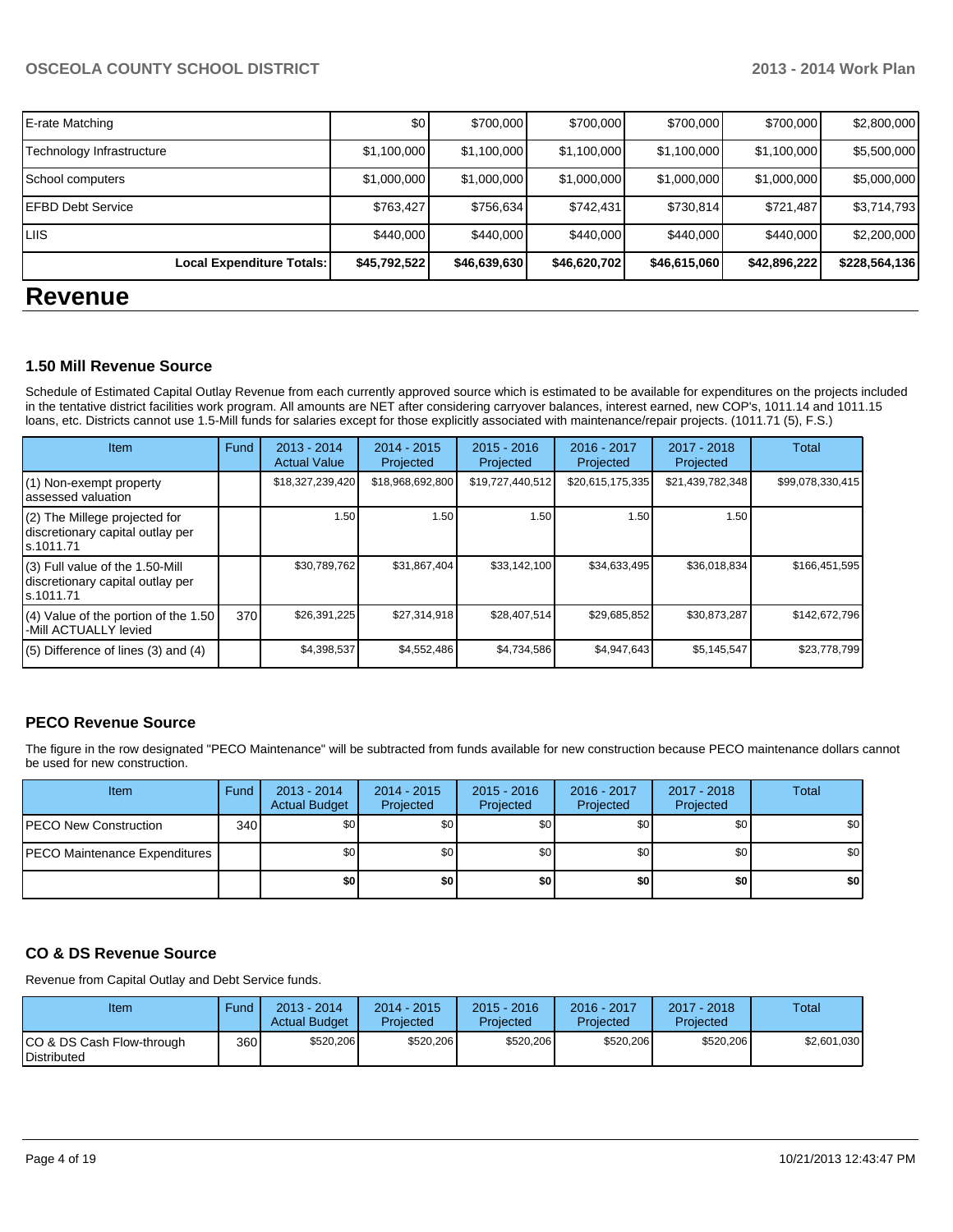No

| ICO & DS Interest on<br>Undistributed CO | 360 | \$19,580  | \$19,580  | \$19,580  | \$19,580  | \$19,580  | \$97,900    |
|------------------------------------------|-----|-----------|-----------|-----------|-----------|-----------|-------------|
|                                          |     | \$539,786 | \$539,786 | \$539,786 | \$539,786 | \$539,786 | \$2,698,930 |

#### **Fair Share Revenue Source**

All legally binding commitments for proportionate fair-share mitigation for impacts on public school facilities must be included in the 5-year district work program.

Nothing reported for this section.

#### **Sales Surtax Referendum**

Specific information about any referendum for a 1-cent or ½-cent surtax referendum during the previous year.

**Did the school district hold a surtax referendum during the past fiscal year 2012 - 2013?**

**Additional Revenue Source**

Any additional revenue sources

| Item                                                                                                   | 2013 - 2014<br><b>Actual Value</b> | 2014 - 2015<br>Projected | $2015 - 2016$<br>Projected | 2016 - 2017<br>Projected | 2017 - 2018<br>Projected | <b>Total</b> |
|--------------------------------------------------------------------------------------------------------|------------------------------------|--------------------------|----------------------------|--------------------------|--------------------------|--------------|
| Proceeds from a s.1011.14/15 F.S. Loans                                                                | \$0                                | \$0                      | \$0                        | \$0                      | \$0                      | \$0          |
| District Bonds - Voted local bond<br>referendum proceeds per s.9, Art VII<br><b>State Constitution</b> | \$0                                | \$0                      | \$0                        | \$0                      | \$0                      | \$0          |
| Proceeds from Special Act Bonds                                                                        | \$0                                | \$0                      | \$0                        | \$0                      | \$0                      | \$0          |
| Estimated Revenue from CO & DS Bond<br>Sale                                                            | \$0                                | \$0                      | \$0                        | \$0                      | \$0                      | \$0          |
| Proceeds from Voted Capital<br>Improvements millage                                                    | \$0                                | \$0                      | \$0                        | \$0                      | \$0                      | \$0          |
| Other Revenue for Other Capital Projects                                                               | \$0                                | \$0                      | \$0                        | \$0                      | \$0                      | \$0          |
| Proceeds from 1/2 cent sales surtax<br>authorized by school board                                      | \$0                                | \$0                      | \$0                        | \$0                      | \$0                      | \$0          |
| Proceeds from local governmental<br>infrastructure sales surtax                                        | \$3,314,458                        | \$3,846,052              | \$4,395,360                | \$4,977,962              | \$5,590,573              | \$22,124,405 |
| Proceeds from Certificates of<br>Participation (COP's) Sale                                            | \$0                                | \$0                      | \$0                        | \$0                      | \$0                      | \$0          |
| Classrooms First Bond proceeds amount<br>authorized in FY 1997-98                                      | \$0                                | \$0                      | \$0                        | \$0                      | \$0                      | \$0          |
| <b>Classrooms for Kids</b>                                                                             | \$0                                | \$0                      | \$0                        | \$0                      | \$0                      | \$0          |
| <b>District Equity Recognition</b>                                                                     | \$0                                | \$0                      | \$0                        | \$0                      | \$0                      | \$0          |
| <b>Federal Grants</b>                                                                                  | \$0                                | \$0                      | \$0                        | \$0                      | \$0                      | \$0          |
| Proportionate share mitigation (actual<br>cash revenue only, not in kind donations)                    | \$0                                | \$0                      | \$0                        | \$0                      | \$0                      | \$0          |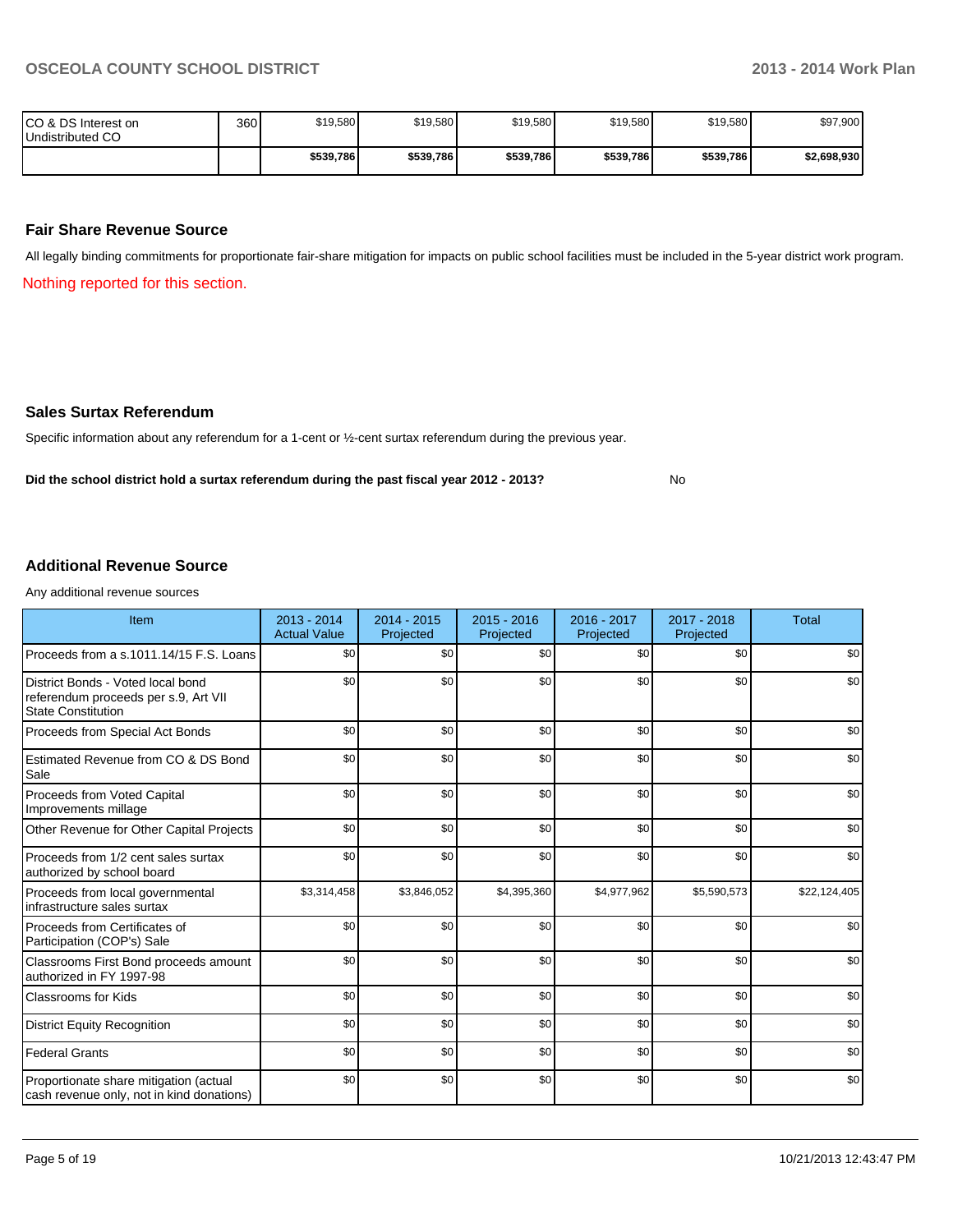| Impact fees received                                                                                                      | \$10,126,711   | \$9,310,711    | \$7,384,984      | \$7,757,898    | \$7,757,898      | \$42,338,202    |
|---------------------------------------------------------------------------------------------------------------------------|----------------|----------------|------------------|----------------|------------------|-----------------|
| l Private donations                                                                                                       | \$0            | \$0            | \$0              | \$0            | \$0              | \$0             |
| Grants from local governments or not-for-<br>profit organizations                                                         | \$0            | \$0            | \$0              | \$0            | \$0              | \$0             |
| Interest, Including Profit On Investment                                                                                  | \$243,439      | \$265,757      | \$236,440        | \$204,180      | \$193,992        | \$1,143,808     |
| Revenue from Bonds pledging proceeds<br>from 1 cent or 1/2 cent Sales Surtax                                              | \$0            | \$0            | \$0              | \$0            | \$0              | \$0             |
| Total Fund Balance Carried Forward                                                                                        | \$57,420,428   | \$26,575,712   | \$23,643,944     | \$20,417,963   | \$19,399,218     | \$147,457,265   |
| General Capital Outlay Obligated Fund<br><b>Balance Carried Forward From Total</b><br><b>Fund Balance Carried Forward</b> | (\$22,098,450) | \$0            | \$0              | \$0            | \$0              | (\$22,098,450)  |
| <b>Special Facilities Construction Account</b>                                                                            | \$0            | \$0            | \$0              | \$0            | \$0              | \$0             |
| One Cent - 1/2 Cent Sales Surtax Debt<br>Service From Total Fund Balance Carried<br>Forward                               | \$0            | \$0            | \$0              | \$0            | \$0              | \$0             |
| Capital Outlay Projects Funds Balance<br>Carried Forward From Total Fund<br><b>Balance Carried Forward</b>                | (\$26,575,712) | (\$23,643,943) | $(\$20,417,963)$ | (\$19,399,218) | $(\$23,889,169)$ | (\$113,926,005) |
| <b>Charter Capital</b>                                                                                                    | \$2,430,637    | \$2,430,637    | \$2,430,637      | \$2,430,637    | \$2,430,637      | \$12,153,185    |
| <b>Subtotal</b>                                                                                                           | \$24,861,511   | \$18,784,926   | \$17,673,402     | \$16,389,422   | \$11,483,149     | \$89,192,410    |

# **Total Revenue Summary**

| <b>Item Name</b>                                            | $2013 - 2014$<br><b>Budget</b> | $2014 - 2015$<br>Projected | $2015 - 2016$<br>Projected | $2016 - 2017$<br>Projected | $2017 - 2018$<br>Projected | <b>Five Year Total</b> |
|-------------------------------------------------------------|--------------------------------|----------------------------|----------------------------|----------------------------|----------------------------|------------------------|
| Local 1.5 Mill Discretionary Capital Outlay<br>Revenue      | \$26,391,225                   | \$27,314,918               | \$28,407,514               | \$29,685,852               | \$30,873,287               | \$142,672,796          |
| IPECO and 1.5 Mill Maint and Other 1.5<br>Mill Expenditures | $(\$45,792,522)$               | ( \$46,639,630)            | (\$46,620,702)             | (\$46,615,060)             | (\$42,896,222)             | $(\$228,564,136)$      |
| IPECO Maintenance Revenue                                   | \$0 <sub>1</sub>               | \$0                        | \$0                        | \$0                        | \$0                        | \$0                    |
| <b>Available 1.50 Mill for New</b><br><b>Construction</b>   | $($ \$19,401,297)              | ( \$19, 324, 712)          | ( \$18, 213, 188]          | ( \$16, 929, 208)          | ( \$12,022,935)            | (\$85,891,340)         |

| <b>Item Name</b>                      | $2013 - 2014$<br><b>Budget</b> | $2014 - 2015$<br>Projected | $2015 - 2016$<br>Projected | 2016 - 2017<br>Projected | 2017 - 2018<br>Projected | <b>Five Year Total</b> |
|---------------------------------------|--------------------------------|----------------------------|----------------------------|--------------------------|--------------------------|------------------------|
| ICO & DS Revenue                      | \$539,786                      | \$539,786                  | \$539,786                  | \$539,786                | \$539,786                | \$2,698,930            |
| <b>IPECO New Construction Revenue</b> | \$0                            | \$0                        | \$0                        | \$0                      | \$0                      | \$0                    |
| Other/Additional Revenue              | \$24,861,511                   | \$18,784,926               | \$17,673,402               | \$16,389,422             | \$11,483,149             | \$89,192,410           |
| <b>Total Additional Revenuel</b>      | \$25,401,297                   | \$19,324,712               | \$18,213,188               | \$16,929,208             | \$12,022,935             | \$91,891,340           |
| <b>Total Available Revenue</b>        | \$6,000,000                    | \$0                        | \$0                        | \$0                      | \$0                      | \$6,000,000            |

# **Project Schedules**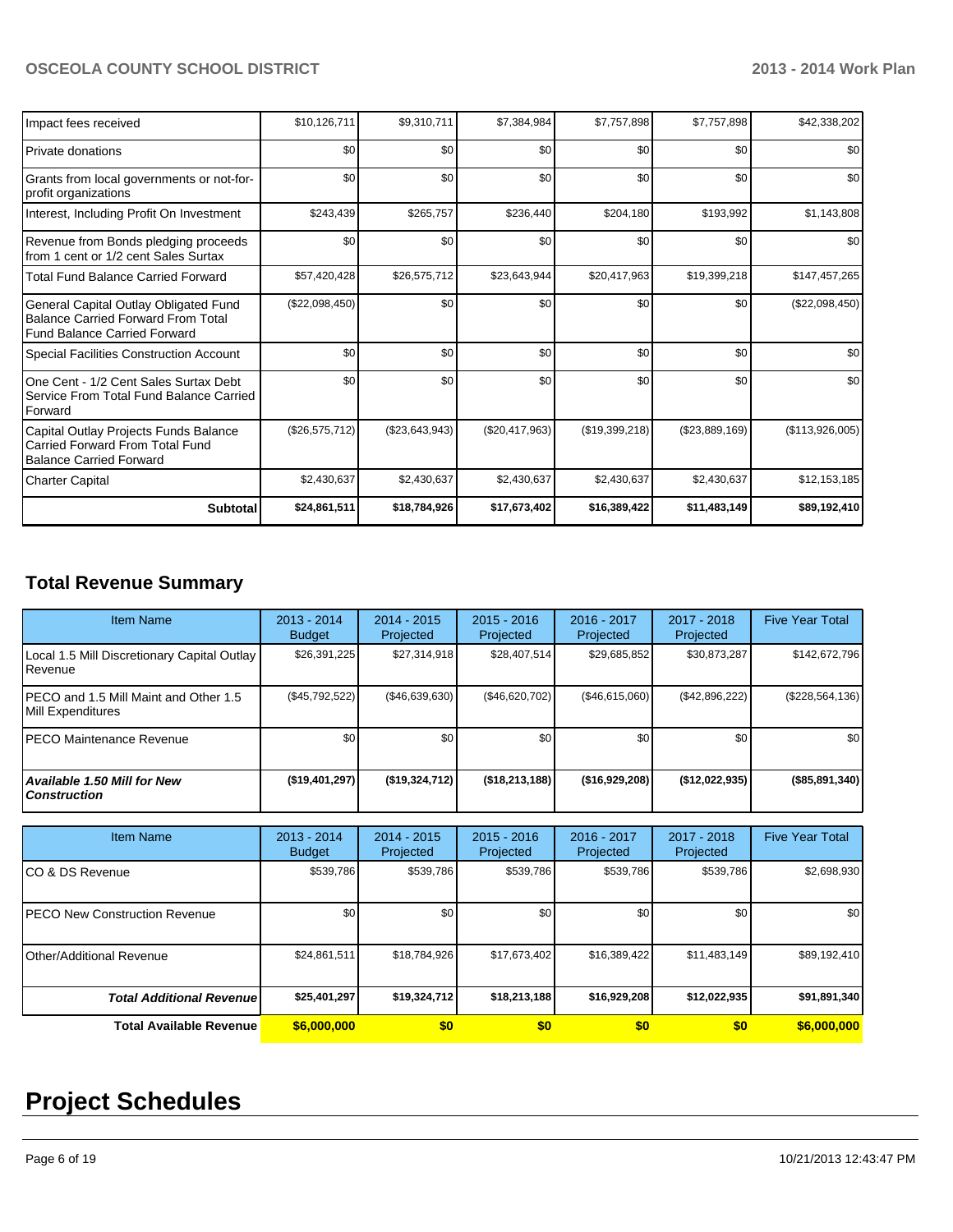### **Capacity Project Schedules**

A schedule of capital outlay projects necessary to ensure the availability of satisfactory classrooms for the projected student enrollment in K-12 programs.

| <b>Project Description</b> | Location                                 |                          | 2013 - 2014 | $2014 - 2015$ | $2015 - 2016$ | 2016 - 2017 | 2017 - 2018 | Total           | Funded |
|----------------------------|------------------------------------------|--------------------------|-------------|---------------|---------------|-------------|-------------|-----------------|--------|
| Wing addition              | <b>CELEBRATION</b><br><b>SENIOR HIGH</b> | <b>Planned</b><br>Cost:  | \$6,000,000 | \$0           | \$0           | \$0         | \$0         | \$6,000,000 Yes |        |
|                            |                                          | <b>Student Stations:</b> | 500         |               |               |             |             | 500             |        |
|                            |                                          | <b>Total Classrooms:</b> | 20          |               |               |             |             | 20              |        |
|                            |                                          | Gross Sq Ft:             | 28,360      |               |               |             |             | 28,360          |        |
|                            |                                          |                          |             |               |               |             |             |                 |        |
|                            |                                          | <b>Planned Cost:</b>     | \$6,000,000 | \$0           | \$0           | \$0         | \$0         | \$6,000,000     |        |
|                            |                                          | <b>Student Stations:</b> | 500         |               |               |             | 0           | <b>500</b>      |        |
|                            |                                          | <b>Total Classrooms:</b> | 20          | ΩI            |               | U           | O           | 20 <sub>l</sub> |        |
|                            |                                          | Gross Sq Ft:             | 28,360      | 0             |               | 0           | 0           | 28,360          |        |

#### **Other Project Schedules**

Major renovations, remodeling, and additions of capital outlay projects that do not add capacity to schools.

| <b>Project Description</b>                               | Location | 2013 - 2014<br>Actual Budget | $12014 - 2015$<br>Projected | 2015 - 2016<br>Projected | 2016 - 2017<br>Projected | 2017 - 2018<br>Projected | Total | <b>Funded</b> |
|----------------------------------------------------------|----------|------------------------------|-----------------------------|--------------------------|--------------------------|--------------------------|-------|---------------|
| Project description not specified Location not specified |          | \$0                          | \$0                         | \$0                      | \$0                      | \$0                      |       | \$0 No        |
|                                                          |          | \$0                          | \$0                         | \$0                      | \$0                      | \$0                      | \$0   |               |

#### **Additional Project Schedules**

Any projects that are not identified in the last approved educational plant survey.

Nothing reported for this section.

# **Non Funded Growth Management Project Schedules**

Schedule indicating which projects, due to planned development, that CANNOT be funded from current revenues projected over the next five years.

Nothing reported for this section.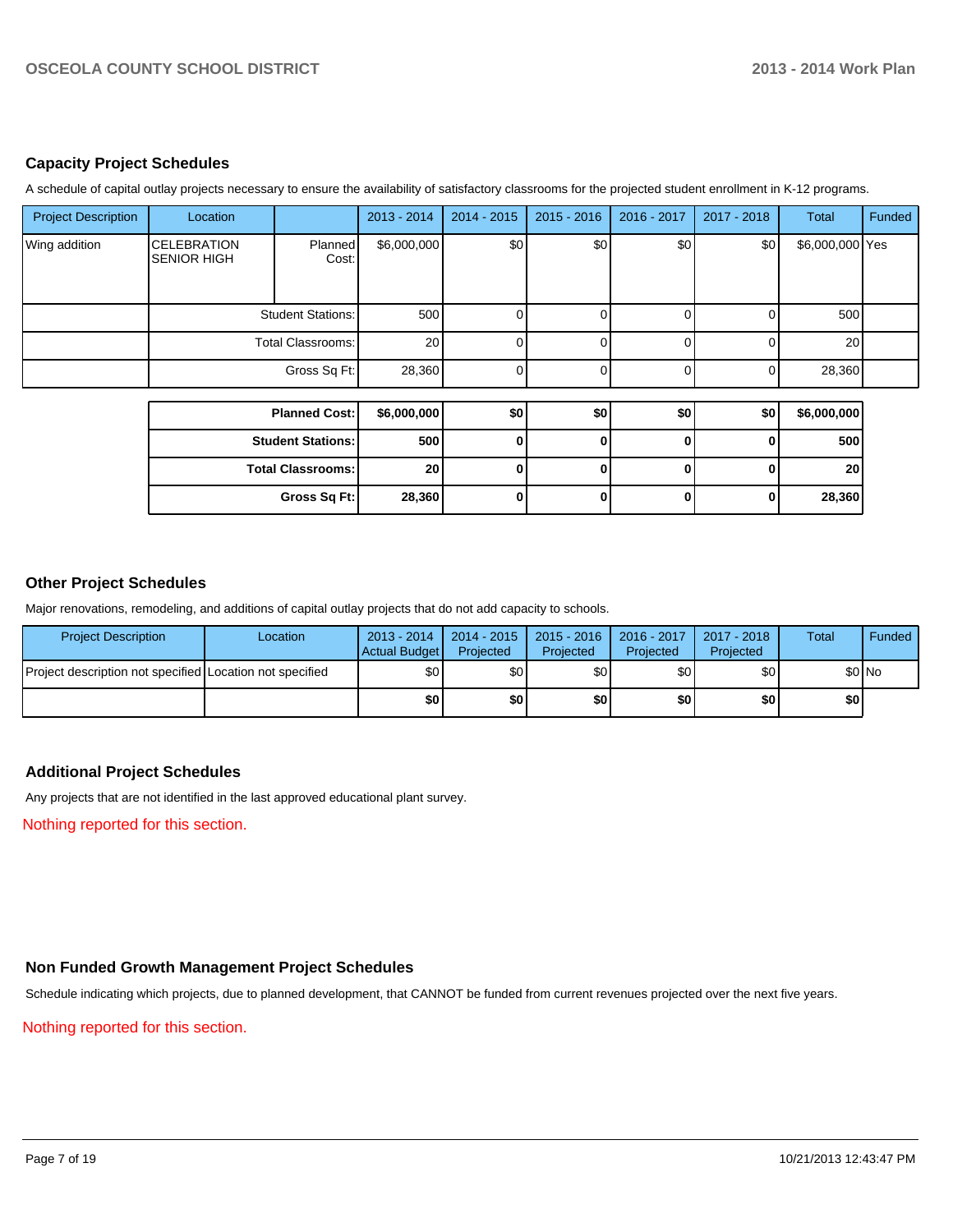# **Capacity Tracking**

| Location                                                   | $2013 -$<br>2014 Satis.<br>Stu. Sta. | Actual<br>$2013 -$<br><b>2014 FISH</b><br>Capacity | Actual<br>$2012 -$<br>2013<br><b>COFTE</b> | # Class<br><b>Rooms</b> | Actual<br>Average<br>$2013 -$<br>2014 Class<br><b>Size</b> | Actual<br>$2013 -$<br>2014<br><b>Utilization</b> | <b>New</b><br>Stu.<br>Capacity | <b>New</b><br>Rooms to<br>be<br>Added/Re<br>moved | Projected<br>$2017 -$<br>2018<br><b>COFTE</b> | Projected<br>$2017 -$<br>2018<br><b>Utilization</b> | Projected<br>$2017 -$<br>2018 Class<br><b>Size</b> |
|------------------------------------------------------------|--------------------------------------|----------------------------------------------------|--------------------------------------------|-------------------------|------------------------------------------------------------|--------------------------------------------------|--------------------------------|---------------------------------------------------|-----------------------------------------------|-----------------------------------------------------|----------------------------------------------------|
| <b>CENTRAL AVENUE</b><br><b>ELEMENTARY</b>                 | 708                                  | 708                                                | 711                                        | 38                      | 19                                                         | 100.00 %                                         | 72                             | 4                                                 | 735                                           | 94.00%                                              | 18                                                 |
| <b>HIGHLANDS</b><br><b>ELEMENTARY</b>                      | 1,009                                | 1,009                                              | 963                                        | 57                      | 17                                                         | 95.00 %                                          | 0                              | $\Omega$                                          | 952                                           | 94.00%                                              | 17                                                 |
| OSCEOLA SENIOR HIGH                                        | 2,626                                | 2,494                                              | 2,258                                      | 111                     | 20                                                         | 91.00 %                                          | 142                            | 6                                                 | 2,624                                         | 100.00%                                             | 22                                                 |
| <b>DENN JOHN MIDDLE</b>                                    | 1,431                                | 1,287                                              | 1,169                                      | 64                      | 18                                                         | 91.00 %                                          | 0                              | $\Omega$                                          | 1,206                                         | 94.00%                                              | 19                                                 |
| <b>THACKER AVENUE</b><br><b>ELEMENTARY</b>                 | 874                                  | 874                                                | 791                                        | 49                      | 16                                                         | 91.00%                                           | $\Omega$                       | $\Omega$                                          | 880                                           | 101.00%                                             | 18                                                 |
| <b>ROSS E JEFFRIES</b><br><b>ELEMENTARY</b>                | 396                                  | $\mathbf{0}$                                       | $\Omega$                                   | 23                      | $\overline{0}$                                             | 0.00%                                            | 0                              | $\Omega$                                          | $\mathbf 0$                                   | 0.00%                                               | $\mathbf 0$                                        |
| <b>HARMONY COMMUNITY</b><br><b>SCHOOL</b>                  | 915                                  | 823                                                | 799                                        | 49                      | 16                                                         | 97.00 %                                          | $\Omega$                       | $\Omega$                                          | 889                                           | 108.00%                                             | 18                                                 |
| New Beginnings<br><b>Educational Complex</b><br><b>NEW</b> | 816                                  | 816                                                | 269                                        | 43                      | 6                                                          | 33.00 %                                          | $\Omega$                       | $\Omega$                                          | 292                                           | 36.00 %                                             | $\overline{7}$                                     |
| <b>NARCOOSSEE</b><br><b>ELEMENTARY</b>                     | 920                                  | 920                                                | 748                                        | 50                      | 15                                                         | 81.00 %                                          | $\Omega$                       | $\Omega$                                          | 821                                           | 89.00%                                              | 16                                                 |
| <b>KOA ELEMENTARY</b>                                      | 898                                  | 898                                                | 816                                        | 49                      | 17                                                         | 91.00 %                                          | 0                              | $\Omega$                                          | 829                                           | 92.00%                                              | 17                                                 |
| <b>WESTSIDE K-8 SCHOOL</b><br>-Middle School "CC"          | 1,697                                | 1,527                                              | 1,523                                      | 78                      | 20                                                         | 100.00 %                                         | 0                              | $\Omega$                                          | 1,456                                         | 95.00 %                                             | 19                                                 |
| <b>EAST LAKE</b><br><b>ELEMENTARY</b>                      | 986                                  | 986                                                | 867                                        | 53                      | 16                                                         | 88.00 %                                          | $\Omega$                       | $\Omega$                                          | 957                                           | 97.00 %                                             | 18                                                 |
| <b>CHESTNUT</b><br><b>ELEMENTARY</b>                       | 1,026                                | 1,026                                              | 671                                        | 55                      | 12                                                         | 65.00 %                                          | 0                              | $\Omega$                                          | 728                                           | 71.00%                                              | 13                                                 |
| <b>SAINT CLOUD</b><br><b>ELEMENTARY</b>                    | 1,098                                | 1,098                                              | 924                                        | 59                      | 16                                                         | 84.00 %                                          | $\Omega$                       | $\Omega$                                          | 1,018                                         | 93.00 %                                             | 17                                                 |
| <b>ZENITH CAREER</b><br><b>CENTER</b>                      | 939                                  | 939                                                | 546                                        | 49                      | 11                                                         | 58.00 %                                          | $\Omega$                       | $\Omega$                                          | 588                                           | 63.00 %                                             | 12                                                 |
| <b>LIBERTY HIGH SCHOOL</b>                                 | 2,331                                | 2,214                                              | 1,879                                      | 96                      | 20                                                         | 85.00 %                                          | $\Omega$                       | $\Omega$                                          | 2,025                                         | 91.00%                                              | 21                                                 |
| <b>Neptune Elementary</b>                                  | 1,066                                | 1,066                                              | 886                                        | 57                      | 16                                                         | 83.00 %                                          | $\overline{0}$                 | $\Omega$                                          | 965                                           | 91.00%                                              | 17                                                 |
| <b>FLORA RIDGE</b><br><b>ELEMENTARY</b>                    | 1,062                                | 1,062                                              | 1,122                                      | 57                      | 20                                                         | 106.00 %                                         | $\Omega$                       | $\Omega$                                          | 1,032                                         | 97.00 %                                             | 18                                                 |
| POINCIANA<br><b>ELEMENTARY</b>                             | 890                                  | 890                                                | 714                                        | 49                      | 15                                                         | 80.00%                                           | $\vert 0 \vert$                | $\overline{0}$                                    | 774                                           | 87.00 %                                             | 16                                                 |
| <b>CELEBRATION SENIOR</b><br><b>HIGH</b>                   | 2,235                                | 2,123                                              | 1,979                                      | 92                      | 22                                                         | 93.00 %                                          | 475                            | 20                                                | 2,193                                         | 84.00%                                              | 20                                                 |
| <b>PARTIN SETTLEMENT</b><br><b>ELEMENTARY</b>              | 805                                  | 805                                                | 790                                        | 44                      | 18                                                         | 98.00 %                                          | 72                             | 6                                                 | 903                                           | 103.00 %                                            | 18                                                 |
| <b>THE OSCEOLA COUNTY</b><br><b>SCHOOL FOR THE ARTS</b>    | 1,068                                | 961                                                | 829                                        | 44                      | 19                                                         | 86.00 %                                          | $\overline{0}$                 | $\overline{0}$                                    | 899                                           | 94.00%                                              | 20                                                 |
| <b>HARMONY SENIOR</b><br>HIGH                              | 2,207                                | 2,096                                              | 1,751                                      | 92                      | 19                                                         | 84.00 %                                          | $\overline{0}$                 | $\overline{0}$                                    | 1,939                                         | 93.00 %                                             | 21                                                 |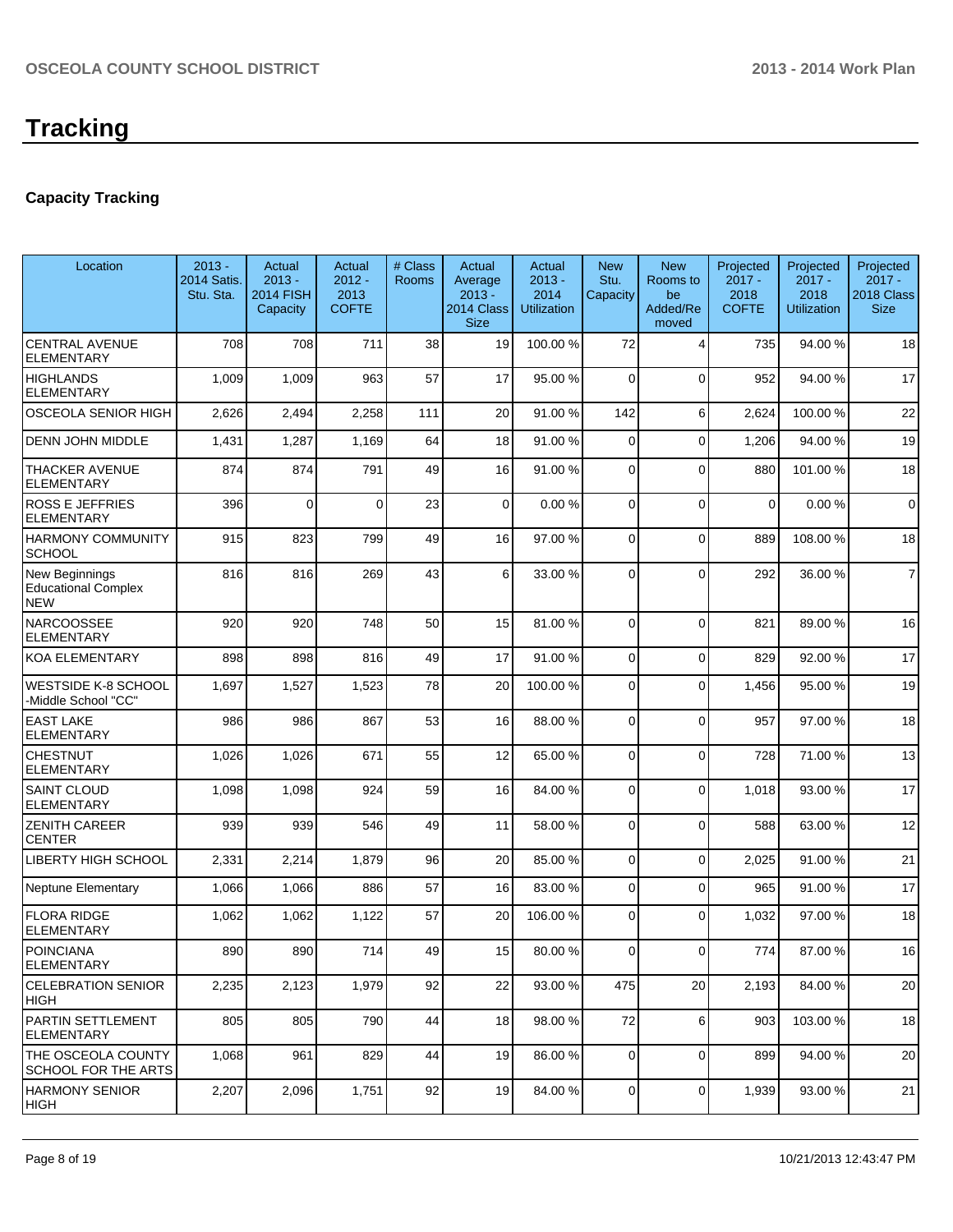| SUNRISE ELEMENTARY                          | 1,066  | 1,066  | 814    | 57    | 14 | 76.00 % | $\overline{0}$ | $\mathbf 0$    | 920         | 86.00 % | 16                  |
|---------------------------------------------|--------|--------|--------|-------|----|---------|----------------|----------------|-------------|---------|---------------------|
| KISSIMMEE MIDDLE                            | 1,463  | 1,316  | 1,307  | 64    | 20 | 99.00 % | 59             | 3              | 1,412       | 103.00% | 21                  |
| <b>CELEBRATION SCHOOL</b>                   | 1,682  | 1,513  | 1,282  | 77    | 17 | 85.00 % | $\Omega$       | $\Omega$       | 1,399       | 92.00%  | 18                  |
| NARCOOSSEE MIDDLE<br><b>SCHOOL</b>          | 1,565  | 1,408  | 1,069  | 66    | 16 | 76.00 % | $\Omega$       | $\mathbf 0$    | 1,214       | 86.00%  | 18                  |
| <b>DISCOVERY</b><br><b>INTERMEDIATE</b>     | 1,638  | 1,474  | 1,219  | 67    | 18 | 83.00 % | $\overline{0}$ | $\mathbf 0$    | 1,311       | 89.00%  | 20                  |
| KISSIMMEE<br><b>ELEMENTARY</b>              | 1,208  | 1,208  | 843    | 64    | 13 | 70.00 % | $-90$          | $-5$           | 1,071       | 96.00%  | 18                  |
| <b>ADULT LEARNING</b><br>CENTER OSCEOLA NEW | 564    | 564    | 210    | 26    | 8  | 37.00 % | $\Omega$       | $\mathbf 0$    | $\mathbf 0$ | 0.00%   | $\mathsf{O}\xspace$ |
| PARKWAY MIDDLE                              | 1,268  | 1,141  | 1,011  | 54    | 19 | 89.00 % | $\Omega$       | $\mathbf 0$    | 1,103       | 97.00%  | 20                  |
| <b>DEERWOOD</b><br><b>ELEMENTARY</b>        | 990    | 990    | 677    | 55    | 12 | 68.00 % | $\Omega$       | $\Omega$       | 704         | 71.00%  | 13                  |
| POINCIANA SENIOR<br>HIGH                    | 1,851  | 1,758  | 1,435  | 79    | 18 | 82.00 % | $\Omega$       | $\mathbf 0$    | 1,531       | 87.00 % | 19                  |
| <b>CYPRESS ELEMENTARY</b>                   | 800    | 800    | 755    | 44    | 17 | 94.00 % | 18             | 1              | 786         | 96.00%  | 17                  |
| <b>TECHNICAL EDUCATION</b><br><b>CENTER</b> | 1,503  | 1,427  | 662    | 66    | 10 | 46.00 % | 0              | $\Omega$       | 695         | 49.00%  | 11                  |
| <b>HORIZON MIDDLE</b>                       | 1,433  | 1,289  | 1,158  | 63    | 18 | 90.00 % | 59             | 3              | 1,297       | 96.00 % | 20                  |
| <b>BOGGY CREEK</b><br><b>ELEMENTARY</b>     | 896    | 896    | 720    | 50    | 14 | 80.00 % | 0              | $\Omega$       | 782         | 87.00 % | 16                  |
| <b>HICKORY TREE</b><br><b>ELEMENTARY</b>    | 646    | 646    | 620    | 35    | 18 | 96.00 % | 72             | $\overline{4}$ | 691         | 96.00%  | 18                  |
| <b>GATEWAY SENIOR</b><br><b>HIGH</b>        | 2,782  | 2,642  | 2,301  | 112   | 21 | 87.00 % | $\overline{0}$ | $\mathbf 0$    | 2,617       | 99.00 % | 23                  |
| <b>MILL CREEK</b><br><b>ELEMENTARY</b>      | 1,120  | 1,120  | 786    | 60    | 13 | 70.00 % | 0              | $\mathbf 0$    | 905         | 81.00%  | 15                  |
| <b>LAKEVIEW</b><br><b>ELEMENTARY</b>        | 808    | 808    | 645    | 44    | 15 | 80.00 % | 0              | $\mathbf 0$    | 708         | 88.00 % | 16                  |
| <b>PLEASANT HILL</b><br><b>ELEMENTARY</b>   | 1,056  | 1,056  | 880    | 58    | 15 | 83.00 % | $\overline{0}$ | $\mathbf 0$    | 951         | 90.00 % | 16                  |
| ST CLOUD SENIOR<br>HIGH                     | 2,231  | 2,119  | 2,033  | 92    | 22 | 96.00 % | 190            | 8              | 2,301       | 100.00% | 23                  |
| <b>MICHIGAN AVENUE</b><br><b>ELEMENTARY</b> | 738    | 738    | 618    | 39    | 16 | 84.00 % | $\mathbf 0$    | $\Omega$       | 667         | 90.00%  | 17                  |
| SAINT CLOUD MIDDLE                          | 1,588  | 1,429  | 1,180  | 68    | 17 | 83.00 % | $\overline{0}$ | $\overline{O}$ | 1,270       | 89.00 % | 19                  |
| <b>REEDY CREEK</b><br><b>ELEMENTARY</b>     | 955    | 955    | 730    | 52    | 14 | 76.00 % | $\overline{0}$ | $\Omega$       | 913         | 96.00%  | 18                  |
| NEPTUNE MIDDLE                              | 1,660  | 1,494  | 1,385  | 71    | 20 | 93.00 % | 39             | $\overline{2}$ | 1,481       | 97.00 % | 20                  |
| VENTURA ELEMENTARY                          | 1,084  | 1,084  | 967    | 58    | 17 | 89.00 % | $\overline{0}$ | $\pmb{0}$      | 982         | 91.00%  | 17                  |
|                                             | 60,598 | 57,563 | 48,311 | 2,879 | 17 | 83.93 % | 1,108          | 52             | 52,416      | 89.34 % | 18                  |

The COFTE Projected Total (52,416) for 2017 - 2018 must match the Official Forecasted COFTE Total (52,416 ) for 2017 - 2018 before this section can be completed. In the event that the COFTE Projected Total does not match the Official forecasted COFTE, then the Balanced Projected COFTE Table should be used to balance COFTE.

| Projected COFTE for 2017 - 2018 |        |
|---------------------------------|--------|
| Elementary (PK-3)               | 15.525 |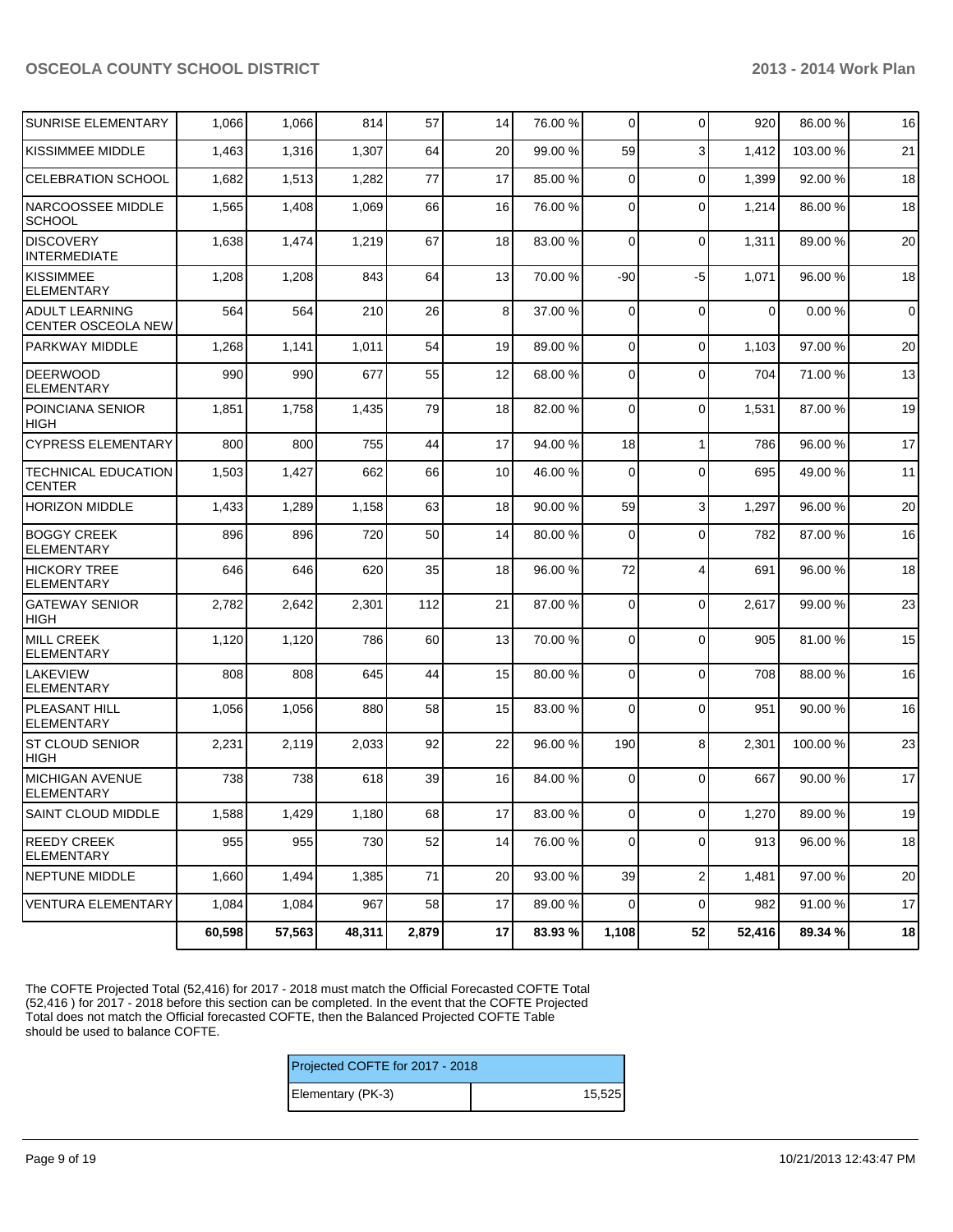| Middle $(4-8)$ | 20,411 |
|----------------|--------|
| High (9-12)    | 16,480 |
|                | 52,416 |

| <b>Grade Level Type</b> | <b>Balanced Projected</b><br>COFTE for 2017 - 2018 |
|-------------------------|----------------------------------------------------|
| Elementary (PK-3)       |                                                    |
| Middle (4-8)            |                                                    |
| High (9-12)             |                                                    |
|                         | 52,416                                             |

#### **Relocatable Replacement**

Number of relocatable classrooms clearly identified and scheduled for replacement in the school board adopted financially feasible 5-year district work program.

| -ocation                        | 2013<br>2014 | $-2015$<br>2014 | $2015 - 2016$ | 2016 - 2017 | $-2018$<br>2017 | 5 Total<br>vear. |
|---------------------------------|--------------|-----------------|---------------|-------------|-----------------|------------------|
| Total Relocatable Replacements: | 0            |                 |               |             |                 |                  |

### **Charter Schools Tracking**

Information regarding the use of charter schools.

| Location-Type                                         | # Relocatable<br>units or<br>permanent<br>classrooms | Owner           | Year Started or<br>Scheduled | <b>Student</b><br><b>Stations</b> | <b>Students</b><br>Enrolled | Years in<br>Contract | <b>Total Charter</b><br><b>Students</b><br>projected for<br>2017 - 2018 |
|-------------------------------------------------------|------------------------------------------------------|-----------------|------------------------------|-----------------------------------|-----------------------------|----------------------|-------------------------------------------------------------------------|
| <b>New Dimensions HS</b>                              |                                                      | 20 OTHER        | 1998                         | 400                               | 396                         | 15                   | 400                                                                     |
| Kissimmee Charter Academy                             |                                                      | 39 MUNICIPAL    | 2000                         | 772                               | 768                         | 2                    | 790                                                                     |
| Four Corners Charter School                           |                                                      | 49 SCHOOL BOARD | 2000                         | 1,020                             | 1,053                       | 5                    | 1,020                                                                   |
| P.M. Wells Charter Academy                            |                                                      | 29 OTHER        | 2001                         | 860                               | 611                         | 10                   | 860                                                                     |
| <b>UCP Child Development Center</b><br>Charter School |                                                      | 7OTHER          | 2001                         | 82                                | 70                          | 15                   | 68                                                                      |
| Canoe Creek Charter Academy                           |                                                      | 35 OTHER        | 2002                         | 592                               | 546                         | 10                   | 592                                                                     |
| Bellalago Charter Academy                             |                                                      | 83 OTHER        | 2004                         | 1,500                             | 1,529                       | 10                   | 1,500                                                                   |
| Mavericks High School                                 |                                                      | 4 OTHER         | 2009                         | 168                               | 506                         | 5                    | 550                                                                     |
| Acclaim Academy Florida, Inc.                         |                                                      | 16 LEASE RENT   | 2012                         | 600                               | 561                         | 5                    | 600                                                                     |
| Renaissance Charter School at<br>Poinciana            |                                                      | 52 OTHER        | 2012                         | 1,026                             | 895                         | 5                    | 1,415                                                                   |
| <b>Avant Garde Academy</b>                            |                                                      | 16 OTHER        | 2013                         | 350                               | 156                         | 5                    | 350                                                                     |
|                                                       | 350                                                  |                 |                              | 7,370                             | 7,091                       |                      | 8,145                                                                   |

#### **Special Purpose Classrooms Tracking**

The number of classrooms that will be used for certain special purposes in the current year, by facility and type of classroom, that the district will, 1), not use for educational purposes, and 2), the co-teaching classrooms that are not open plan classrooms and will be used for educational purposes.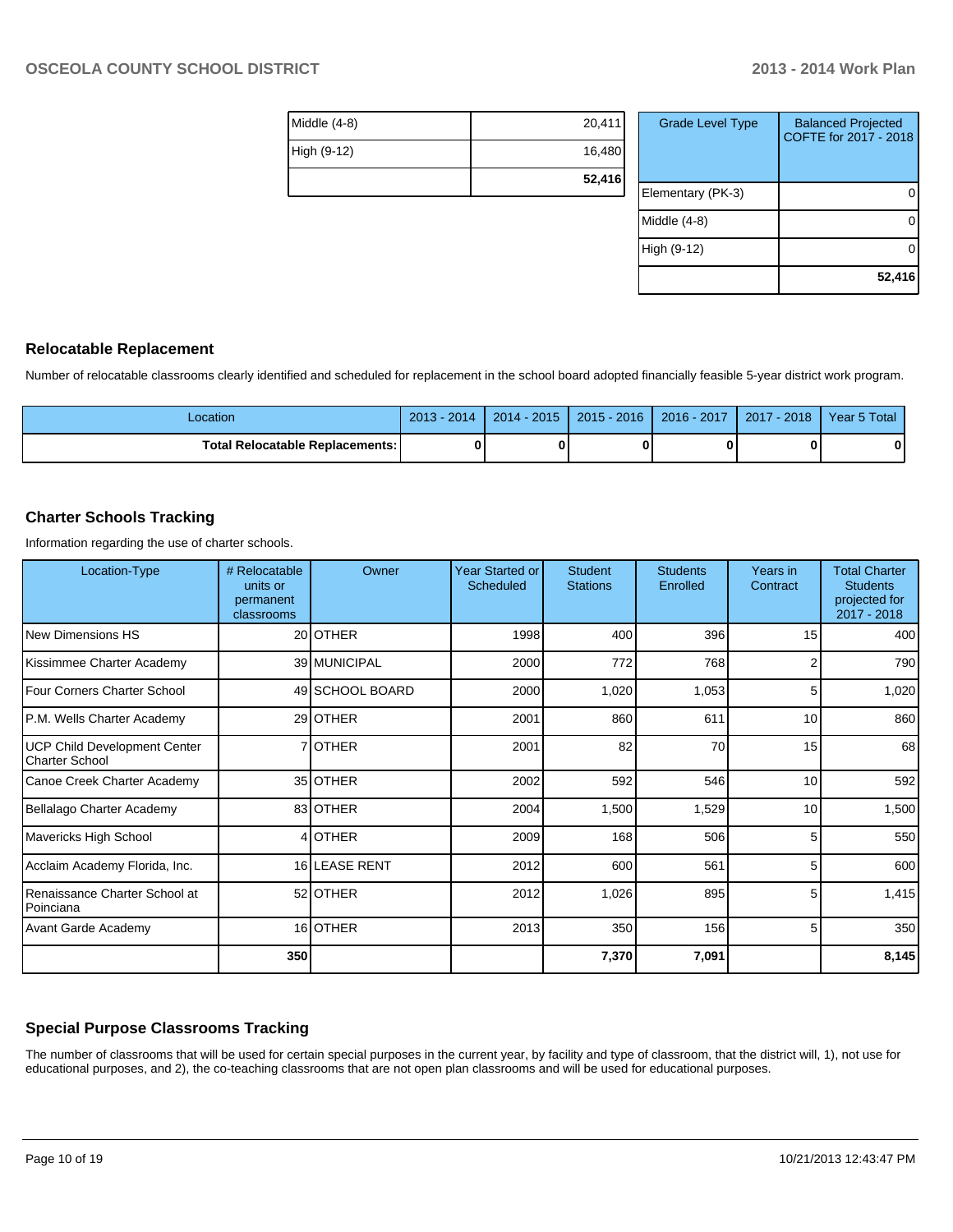| School                                 | <b>School Type</b>   | # of Elementary<br><b>IK-3 Classrooms I</b>   | # of Middle 4-8<br><b>Classrooms</b> | # of High $9-12$<br><b>Classrooms</b> | # of $ESE$<br><b>Classrooms</b> | # of Combo<br><b>Classrooms</b> | Total<br><b>Classrooms</b> |
|----------------------------------------|----------------------|-----------------------------------------------|--------------------------------------|---------------------------------------|---------------------------------|---------------------------------|----------------------------|
| <b>ROSS E JEFFRIES ELEMENTARY</b>      | <b>I</b> Educational |                                               |                                      |                                       |                                 |                                 | 23                         |
| <b>Total Educational Classrooms: I</b> |                      |                                               |                                      |                                       |                                 |                                 | 23 <sub>1</sub>            |
|                                        |                      |                                               |                                      |                                       |                                 |                                 |                            |
| School                                 | <b>School Type</b>   | $\#$ of Elementary<br><b>K-3 Classrooms I</b> | # of Middle 4-8<br><b>Classrooms</b> | # of High $9-12$<br><b>Classrooms</b> | # of $ESE$<br><b>Classrooms</b> | # of Combo<br>Classrooms        | Total<br>Classrooms        |

**Total Co-Teaching Classrooms: 0 0 0 0 0 0**

#### **Infrastructure Tracking**

**Necessary offsite infrastructure requirements resulting from expansions or new schools. This section should include infrastructure information related to capacity project schedules and other project schedules (Section 4).**

No additional offsite infrastructure will be required from the expansion of the existing school.

**Proposed location of planned facilities, whether those locations are consistent with the comprehensive plans of all affected local governments, and recommendations for infrastructure and other improvements to land adjacent to existing facilities. Provisions of 1013.33(12), (13) and (14) and 1013.36 must be addressed for new facilities planned within the 1st three years of the plan (Section 5).**

There are no new facilities planned.

**Consistent with Comp Plan?** Yes

#### **Net New Classrooms**

The number of classrooms, by grade level and type of construction, that were added during the last fiscal year.

|                                                                                                                                                         | List the net new classrooms added in the 2012 - 2013 fiscal year. |                                 |                              |                        | List the net new classrooms to be added in the 2013 - 2014 fiscal<br>year. |                            |                                |                        |
|---------------------------------------------------------------------------------------------------------------------------------------------------------|-------------------------------------------------------------------|---------------------------------|------------------------------|------------------------|----------------------------------------------------------------------------|----------------------------|--------------------------------|------------------------|
| "Classrooms" is defined as capacity carrying classrooms that are added to increase<br>capacity to enable the district to meet the Class Size Amendment. |                                                                   |                                 |                              |                        | Totals for fiscal year 2013 - 2014 should match totals in Section 15A.     |                            |                                |                        |
| Location                                                                                                                                                | $2012 - 2013$ #<br>Permanent                                      | 2012 - 2013 #<br><b>Modular</b> | 2012 - 2013 #<br>Relocatable | $2012 - 2013$<br>Total | $2013 - 2014$ #<br>Permanent                                               | $2013 - 2014$ #<br>Modular | $2013 - 2014$ #<br>Relocatable | $2013 - 2014$<br>Total |
| Elementary (PK-3)                                                                                                                                       | 16                                                                |                                 | 10                           | 26                     |                                                                            |                            |                                | $\Omega$               |
| Middle (4-8)                                                                                                                                            |                                                                   |                                 |                              |                        |                                                                            |                            |                                | $\Omega$               |
| High (9-12)                                                                                                                                             |                                                                   |                                 |                              | 13 <sub>1</sub>        | 20                                                                         |                            |                                | 20                     |
|                                                                                                                                                         | 34                                                                |                                 |                              | 46                     | 20                                                                         |                            | 0                              | 20                     |

#### **Relocatable Student Stations**

Number of students that will be educated in relocatable units, by school, in the current year, and the projected number of students for each of the years in the workplan.

| <b>Site</b>             | $2013 - 2014$ | $2014 - 2015$ | $2015 - 2016$   | 2016 - 2017     | 2017 - 2018 | 5 Year Average |
|-------------------------|---------------|---------------|-----------------|-----------------|-------------|----------------|
| ISAINT CLOUD ELEMENTARY | 36            | 36 I          | 36 <sup>1</sup> | 36 <sub>l</sub> | 36          | 36             |
| IPOINCIANA SENIOR HIGH  |               |               |                 |                 |             |                |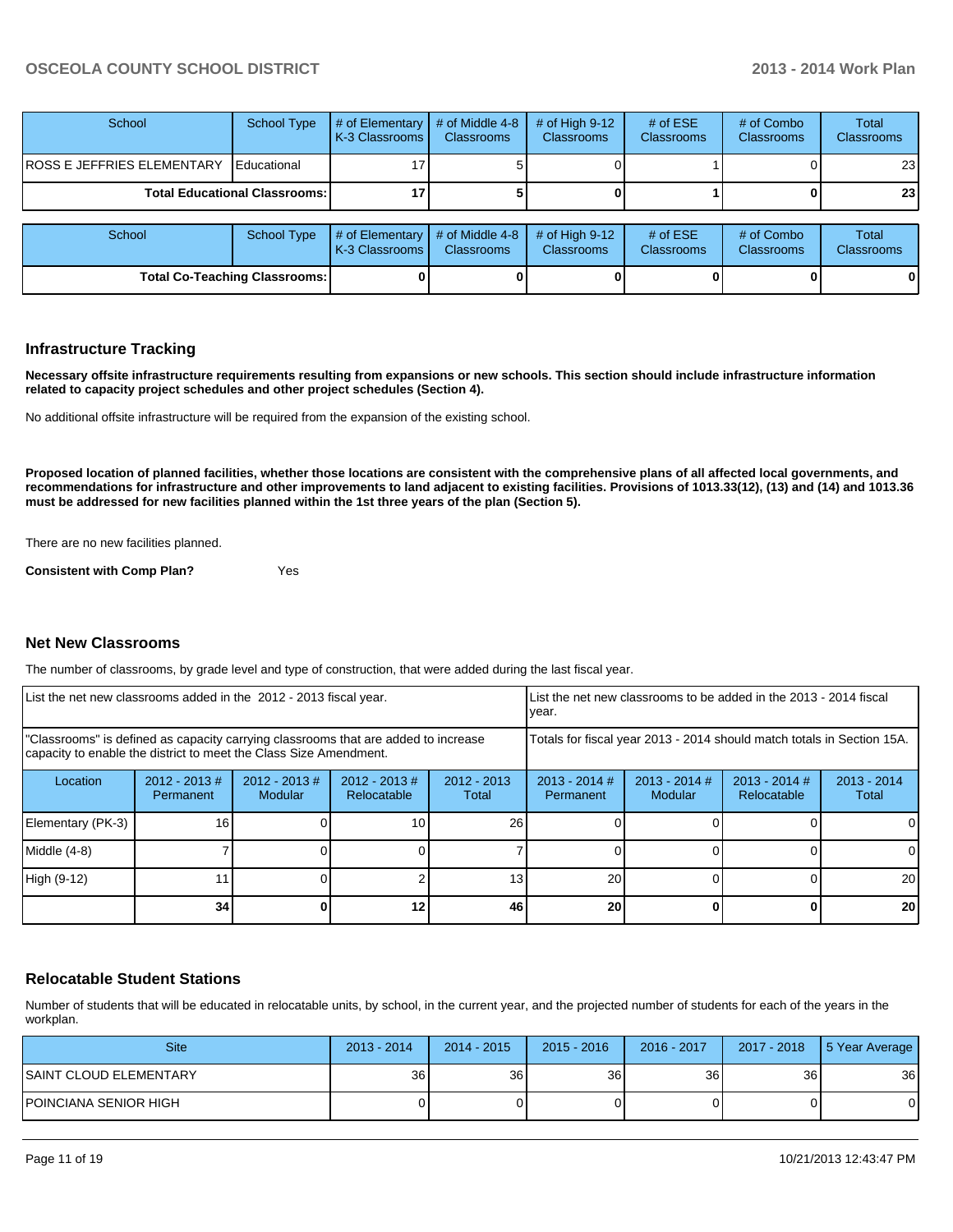| <b>CYPRESS ELEMENTARY</b>              | 18       | 36       | 36          | 36             | 36              | 32             |
|----------------------------------------|----------|----------|-------------|----------------|-----------------|----------------|
| <b>GATEWAY SENIOR HIGH</b>             | 550      | 550      | 550         | 550            | 550             | 550            |
| MILL CREEK ELEMENTARY                  | $\Omega$ | $\Omega$ | $\Omega$    | $\Omega$       | $\Omega$        | $\overline{0}$ |
| <b>LAKEVIEW ELEMENTARY</b>             | 72       | 72       | 72          | 72             | 72              | 72             |
| PLEASANT HILL ELEMENTARY               | $\Omega$ | $\Omega$ | $\Omega$    | $\Omega$       | $\Omega$        | $\overline{0}$ |
| <b>PARKWAY MIDDLE</b>                  | 22       | 44       | 44          | 44             | 44              | 40             |
| <b>DEERWOOD ELEMENTARY</b>             | $\Omega$ | $\Omega$ | $\Omega$    | $\Omega$       | $\overline{0}$  | $\overline{0}$ |
| <b>SAINT CLOUD MIDDLE</b>              | $\Omega$ | 0        | $\Omega$    | $\Omega$       | $\overline{0}$  | $\overline{0}$ |
| <b>REEDY CREEK ELEMENTARY</b>          |          | 5        | 5           | 5              | 5               | 5              |
| <b>NEPTUNE MIDDLE</b>                  | 110      | 154      | 154         | 154            | 154             | 145            |
| <b>VENTURA ELEMENTARY</b>              | 0        | $\Omega$ | $\Omega$    | $\Omega$       | $\Omega$        | $\overline{0}$ |
| <b>BOGGY CREEK ELEMENTARY</b>          | 72       | 72       | 72          | 72             | 72              | 72             |
| HICKORY TREE ELEMENTARY                | 0        | 72       | 72          | 90             | 108             | 68             |
| <b>OSCEOLA SENIOR HIGH</b>             | $\Omega$ | 50       | 75          | 75             | 125             | 65             |
| <b>DENN JOHN MIDDLE</b>                | 132      | 132      | 132         | 132            | 132             | 132            |
| THACKER AVENUE ELEMENTARY              | 0        | 0        | $\Omega$    | $\Omega$       | $\overline{0}$  | $\overline{0}$ |
| <b>ROSS E JEFFRIES ELEMENTARY</b>      | $\Omega$ | $\Omega$ | $\Omega$    | $\Omega$       | $\Omega$        | $\overline{0}$ |
| <b>ST CLOUD SENIOR HIGH</b>            | 50       | 150      | 150         | 150            | 175             | 135            |
| <b>MICHIGAN AVENUE ELEMENTARY</b>      | 36       | 36       | 36          | 36             | 36              | 36             |
| <b>HARMONY COMMUNITY SCHOOL</b>        | 0        | 54       | 54          | 72             | 90 <sup>1</sup> | 54             |
| <b>ZENITH CAREER CENTER</b>            | 0        | 0        | $\Omega$    | $\Omega$       | $\overline{0}$  | $\overline{0}$ |
| <b>LIBERTY HIGH SCHOOL</b>             | $\Omega$ | $\Omega$ | $\Omega$    | $\Omega$       | $\Omega$        | $\overline{0}$ |
| PARTIN SETTLEMENT ELEMENTARY           | 54       | 108      | 108         | 108            | 108             | 97             |
| CENTRAL AVENUE ELEMENTARY              | $\Omega$ | 18       | 54          | 54             | 72              | 40             |
| <b>HIGHLANDS ELEMENTARY</b>            | 0        | 0        | $\Omega$    | 0              | $\Omega$        | $\overline{0}$ |
| THE OSCEOLA COUNTY SCHOOL FOR THE ARTS | 269      | 269      | 269         | 269            | 269             | 269            |
| <b>HARMONY SENIOR HIGH</b>             | 250      | 250      | 250         | 250            | 250             | 250            |
| SUNRISE ELEMENTARY                     | 0        | 0        | 0           | $\Omega$       | $\overline{0}$  | $\mathbf 0$    |
| CHESTNUT ELEMENTARY                    | 0        | $\Omega$ | $\Omega$    | $\Omega$       | $\overline{0}$  | $\mathbf 0$    |
| Neptune Elementary                     | 0        | $\Omega$ | $\Omega$    | $\Omega$       | $\overline{0}$  | $\mathbf 0$    |
| <b>FLORA RIDGE ELEMENTARY</b>          | 0        | $\Omega$ | $\Omega$    | $\Omega$       | $\overline{0}$  | $\overline{0}$ |
| <b>DISCOVERY INTERMEDIATE</b>          | 265      | 265      | 265         | 265            | 265             | 265            |
| KISSIMMEE ELEMENTARY                   | 180      | 90       | 90          | 90             | 90              | 108            |
| ADULT LEARNING CENTER OSCEOLA NEW      | 0        | 0        | $\Omega$    | 0              | $\overline{0}$  | $\mathbf 0$    |
| POINCIANA ELEMENTARY                   | 0        | 0        | $\Omega$    | $\overline{0}$ | $\overline{0}$  | $\mathbf 0$    |
| CELEBRATION SENIOR HIGH                | 100      | 0        | $\mathbf 0$ | $\overline{0}$ | $\overline{0}$  | 20             |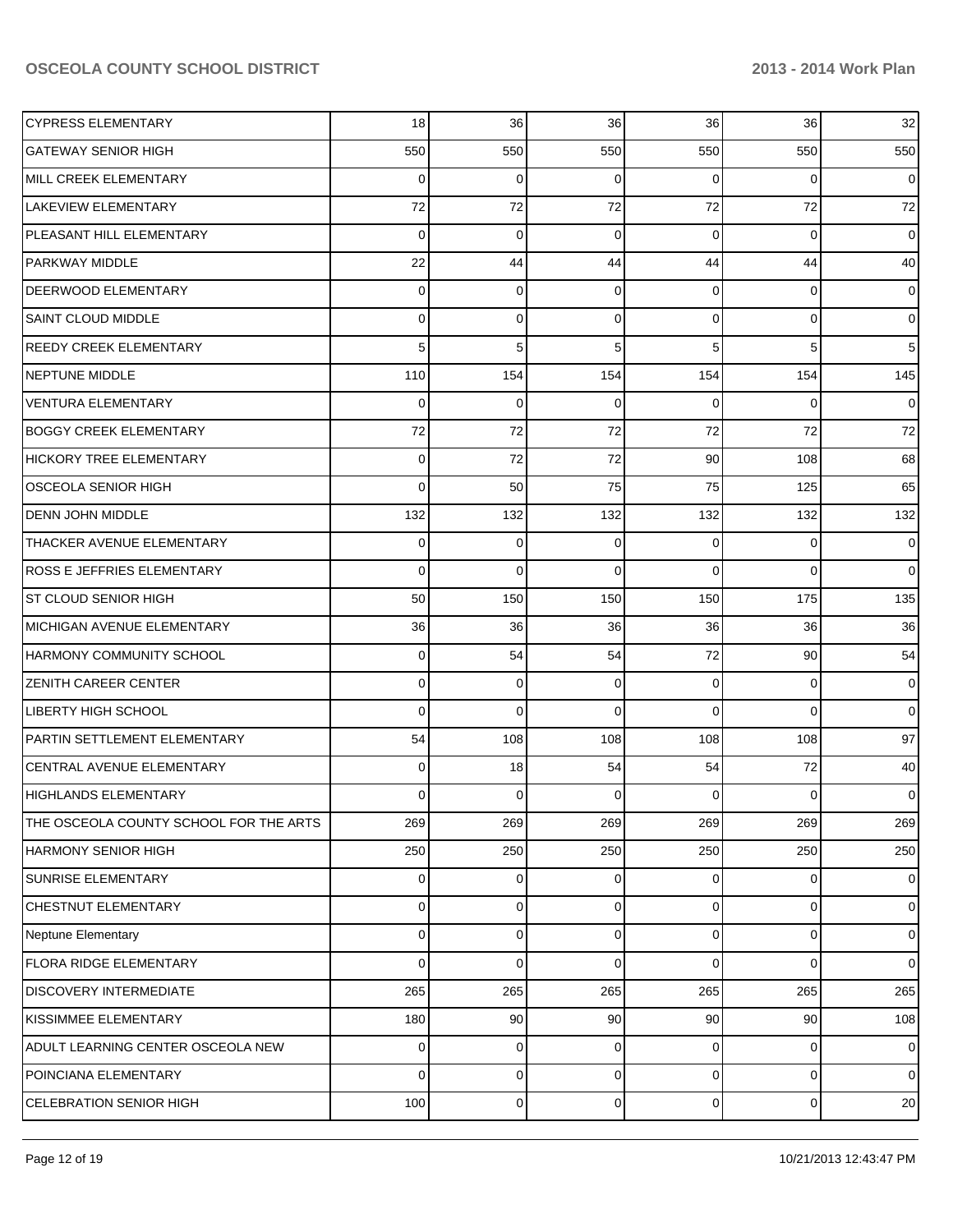| <b>TECHNICAL EDUCATION CENTER</b>         | 686 | 686 | 686 | 586 | 586 | 646            |
|-------------------------------------------|-----|-----|-----|-----|-----|----------------|
| HORIZON MIDDLE                            | 132 | 132 | 132 | 132 | 132 | 132            |
| IKISSIMMEE MIDDLE                         | 220 | 220 | 220 | 220 | 220 | 220            |
| ICELEBRATION SCHOOL                       |     |     |     |     |     | $\overline{0}$ |
| NARCOOSSEE MIDDLE SCHOOL                  |     |     |     |     |     | $\Omega$       |
| New Beginnings Educational Complex NEW    |     |     |     |     |     | $\Omega$       |
| INARCOOSSEE ELEMENTARY                    |     |     |     |     |     | $\overline{0}$ |
| IKOA ELEMENTARY                           |     |     |     | 0   |     | $\Omega$       |
| IWESTSIDE K-8 SCHOOL -Middle School "CC"  | 364 | 364 | 364 | 364 | 364 | 364            |
| <b>EAST LAKE ELEMENTARY</b>               |     |     |     | 0   |     | $\overline{0}$ |
| Totals for OSCEOLA COUNTY SCHOOL DISTRICT |     |     |     |     |     |                |

| Totals for OSCEOLA COUNTY SCHOOL DISTRICT         |            |        |        |        |        |        |
|---------------------------------------------------|------------|--------|--------|--------|--------|--------|
| Total students in relocatables by year.           | 3,623      | 3.865  | 3,926  | 3,862  | 3.991  | 3,853  |
| Total number of COFTE students projected by year. | 49,096     | 49.898 | 50.719 | 51.558 | 52.416 | 50.737 |
| Percent in relocatables by year.                  | <b>7</b> % | 8%     | 8%     | 7 % I  | 8 % I  | 8%     |

#### **Leased Facilities Tracking**

Exising leased facilities and plans for the acquisition of leased facilities, including the number of classrooms and student stations, as reported in the educational plant survey, that are planned in that location at the end of the five year workplan.

| Location                               | # of Leased<br>Classrooms 2013 -<br>2014 | <b>FISH Student</b><br><b>Stations</b> | Owner                | # of Leased<br>Classrooms 2017 -<br>2018 | <b>FISH Student</b><br><b>Stations</b> |
|----------------------------------------|------------------------------------------|----------------------------------------|----------------------|------------------------------------------|----------------------------------------|
| <b>SAINT CLOUD ELEMENTARY</b>          |                                          |                                        | 36 William Scotsman  | 2                                        | 36                                     |
| <b>TECHNICAL EDUCATION CENTER</b>      | 19                                       |                                        | 461 William Scotsman | 16                                       | 386                                    |
| <b>HORIZON MIDDLE</b>                  | 6                                        |                                        | 132 William Scotsman | 6                                        | 132                                    |
| INARCOOSSEE MIDDLE SCHOOL              | 0                                        |                                        | 0 William Scotsman   | $\Omega$                                 | $\Omega$                               |
| <b>DISCOVERY INTERMEDIATE</b>          | 13                                       |                                        | 265 William Scotsman | 13                                       | 265                                    |
| THE OSCEOLA COUNTY SCHOOL FOR THE ARTS | 7                                        |                                        | 172 Mobile Modular   | 7                                        | 172                                    |
| <b>CYPRESS ELEMENTARY</b>              |                                          |                                        | 18 William Scotsman  | $\overline{2}$                           | 36                                     |
| IPARTIN SETTLEMENT ELEMENTARY          | 3                                        |                                        | 54 William Scotsman  | 6                                        | 108                                    |
| <b>OSCEOLA SENIOR HIGH</b>             | 0                                        |                                        | Olunknown            | 5                                        | 118                                    |
| <b>DENN JOHN MIDDLE</b>                | 5                                        |                                        | 110 William Scotsman | 5                                        | 110                                    |
| THACKER AVENUE ELEMENTARY              | $\Omega$                                 |                                        | 0 William Scotsman   | $\Omega$                                 |                                        |
| IST CLOUD SENIOR HIGH                  | 2                                        |                                        | 50 William Scotsman  | 7                                        | 166                                    |
| IMICHIGAN AVENUE ELEMENTARY            | 2                                        |                                        | 36 William Scotsman  | 2                                        | 36                                     |
| <b>INEPTUNE MIDDLE</b>                 | 5                                        |                                        | 110 William Scotsman | 5                                        | 110                                    |
| ÍGATEWAY SENIOR HIGH                   | 17                                       |                                        | 425 William Scotsman | 17                                       | 425                                    |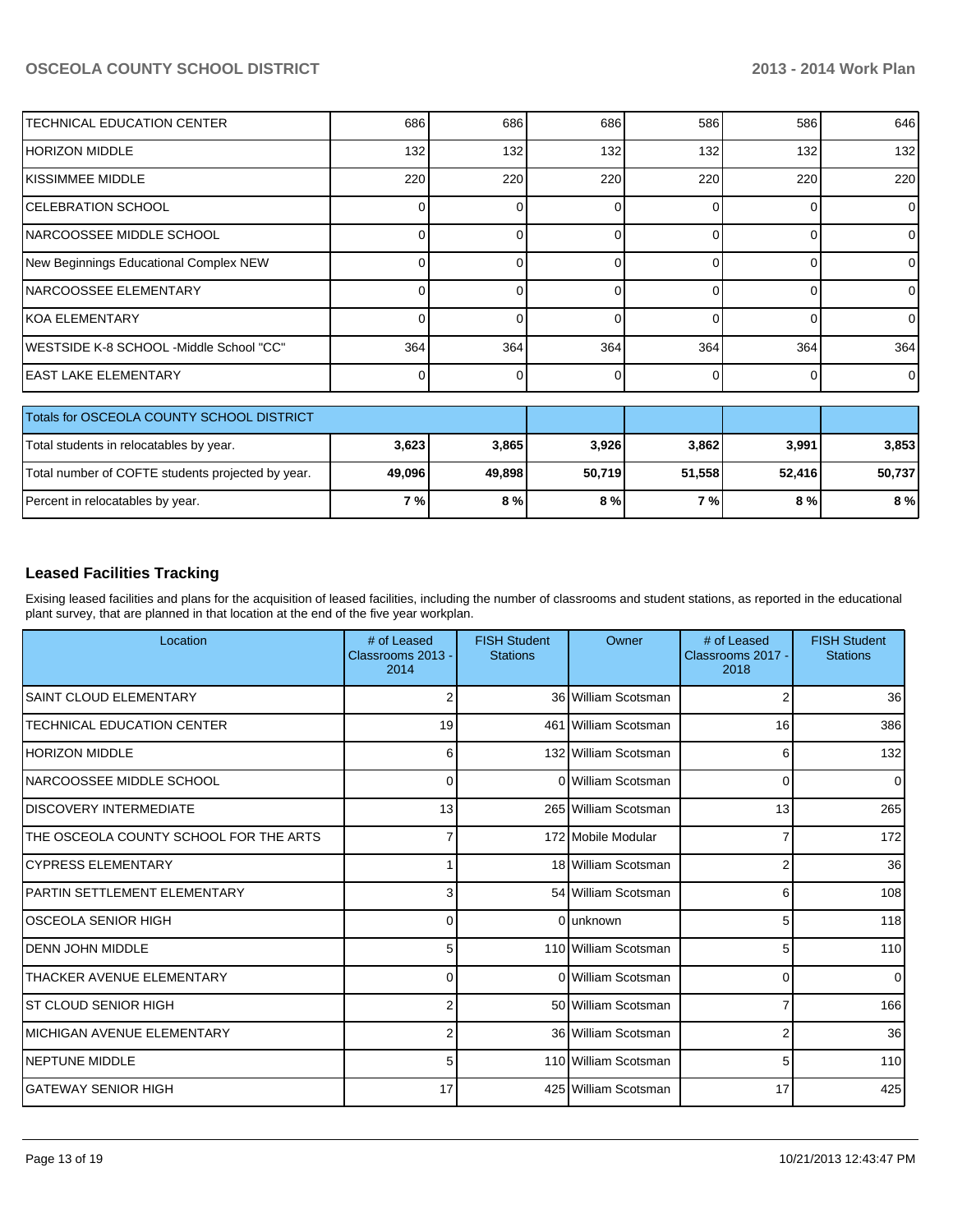| <b>HARMONY SENIOR HIGH</b>              | 10 <sup>1</sup> |                | 250 William Scotsman | 10 <sup>1</sup> | 250            |
|-----------------------------------------|-----------------|----------------|----------------------|-----------------|----------------|
| WESTSIDE K-8 SCHOOL -Middle School "CC" | 18              |                | 364 Mobile Modular   | 18              | 364            |
| Neptune Elementary                      | $\Omega$        |                |                      | 0               | $\Omega$       |
| HARMONY COMMUNITY SCHOOL                | $\Omega$        |                | 0 unknown            | 5               | 90             |
| KISSIMMEE ELEMENTARY                    | 10              |                | 180 Mobile Modular   | 5               | 90             |
| <b>LAKEVIEW ELEMENTARY</b>              | $\Omega$        |                |                      | 0               | $\overline{0}$ |
| CENTRAL AVENUE ELEMENTARY               | $\Omega$        |                | 0 unknown            | 4               | 72             |
| <b>HIGHLANDS ELEMENTARY</b>             | $\Omega$        | $\Omega$       |                      | 0               | $\overline{0}$ |
| <b>ROSS E JEFFRIES ELEMENTARY</b>       | $\Omega$        | $\Omega$       |                      | 0               | $\overline{0}$ |
| <b>SAINT CLOUD MIDDLE</b>               | $\Omega$        | $\Omega$       |                      | 0               | $\overline{0}$ |
| <b>REEDY CREEK ELEMENTARY</b>           | $\Omega$        | $\Omega$       |                      | 0               | $\Omega$       |
| <b>VENTURA ELEMENTARY</b>               | $\Omega$        | $\Omega$       |                      | 0               | $\overline{0}$ |
| <b>BOGGY CREEK ELEMENTARY</b>           | $\Omega$        | $\Omega$       |                      | $\Omega$        | $\Omega$       |
| <b>HICKORY TREE ELEMENTARY</b>          | $\Omega$        |                | Olunknown            | 6               | 108            |
| MILL CREEK ELEMENTARY                   | $\Omega$        |                |                      | 0               | $\Omega$       |
| PLEASANT HILL ELEMENTARY                | $\Omega$        | $\Omega$       |                      | 0               | $\Omega$       |
| <b>PARKWAY MIDDLE</b>                   | $\Omega$        |                | 0 Mobile Modular     | 2               | 39             |
| <b>DEERWOOD ELEMENTARY</b>              | $\Omega$        | $\Omega$       |                      | 0               | $\overline{0}$ |
| POINCIANA SENIOR HIGH                   | $\Omega$        | $\Omega$       |                      | 0               | $\overline{0}$ |
| ADULT LEARNING CENTER OSCEOLA NEW       | $\Omega$        | $\Omega$       |                      | 0               | $\overline{0}$ |
| POINCIANA ELEMENTARY                    | $\Omega$        | 0              |                      | 0               | $\Omega$       |
| <b>CELEBRATION SENIOR HIGH</b>          | $\Omega$        | $\Omega$       |                      | 0               | $\overline{0}$ |
| <b>SUNRISE ELEMENTARY</b>               | $\Omega$        | $\Omega$       |                      | 0               | $\overline{0}$ |
| <b>CHESTNUT ELEMENTARY</b>              | $\Omega$        | $\Omega$       |                      | 0               | $\overline{0}$ |
| <b>LIBERTY HIGH SCHOOL</b>              | n               |                |                      |                 | 0              |
| FLORA RIDGE ELEMENTARY                  | $\overline{0}$  | $\overline{0}$ |                      | 0               | $\overline{0}$ |
| NARCOOSSEE ELEMENTARY                   | $\overline{0}$  | $\mathbf 0$    |                      | 0               | $\overline{0}$ |
| KOA ELEMENTARY                          | $\Omega$        | $\mathbf 0$    |                      | $\mathbf 0$     | $\overline{0}$ |
| <b>EAST LAKE ELEMENTARY</b>             | $\Omega$        | $\mathbf 0$    |                      | $\mathbf 0$     | $\overline{0}$ |
| CELEBRATION SCHOOL                      | $\Omega$        | $\Omega$       |                      | $\mathbf 0$     | $\mathbf 0$    |
| <b>ZENITH CAREER CENTER</b>             | $\Omega$        | $\Omega$       |                      | $\mathbf 0$     | $\mathbf 0$    |
| New Beginnings Educational Complex NEW  | $\Omega$        | $\Omega$       |                      | $\mathbf 0$     | $\overline{0}$ |
|                                         | 120             | 2,663          |                      | 143             | 3,113          |

# **Failed Standard Relocatable Tracking**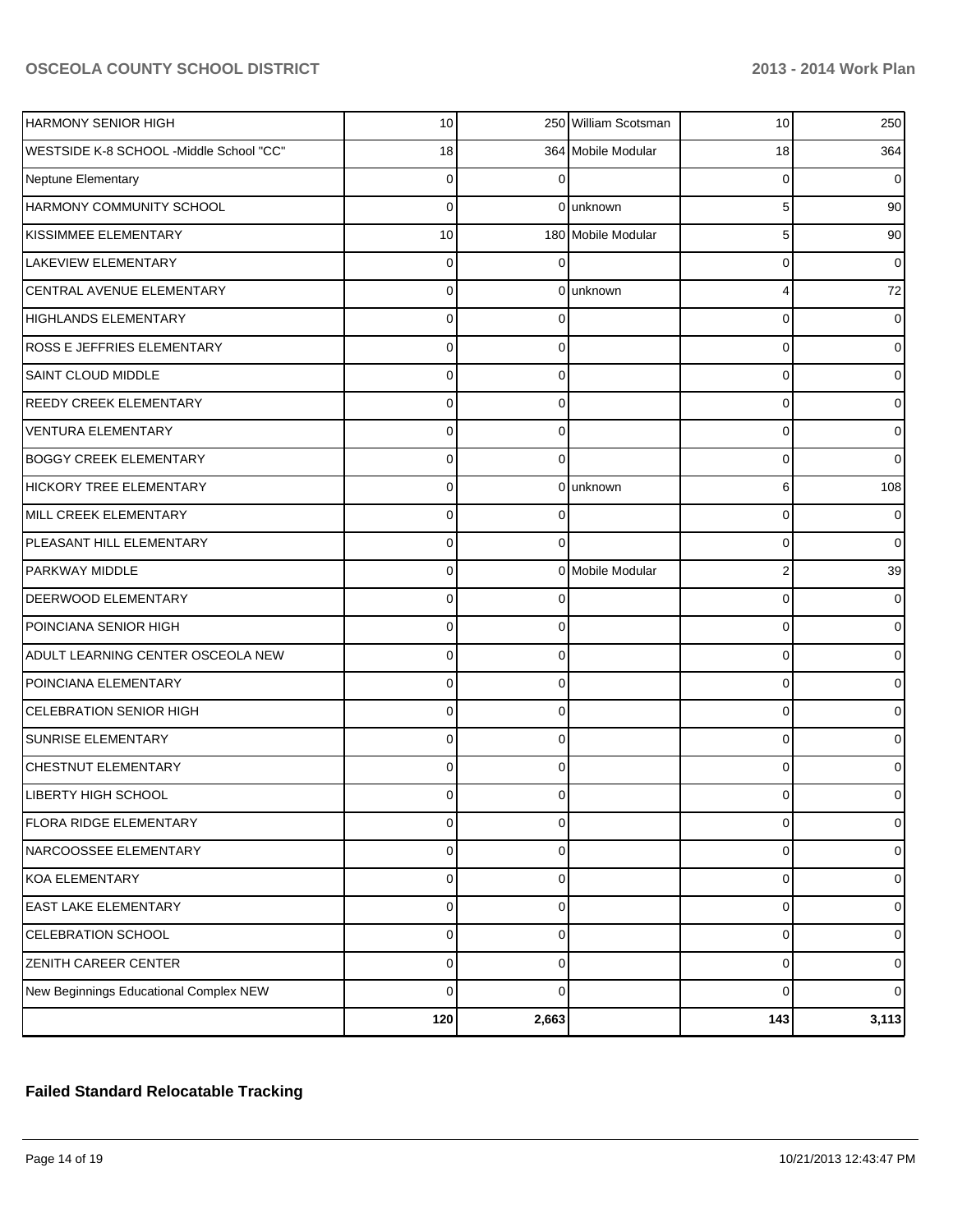Relocatable units currently reported by school, from FISH, and the number of relocatable units identified as 'Failed Standards'.

Nothing reported for this section.

# **Planning**

#### **Class Size Reduction Planning**

**Plans approved by the school board that reduce the need for permanent student stations such as acceptable school capacity levels, redistricting, busing, year-round schools, charter schools, magnet schools, public-private partnerships, multitrack scheduling, grade level organization, block scheduling, or other alternatives.**

The School District is agressively pursuing public-private partnerships, such as Community Development Districts (CDD) and Educational Facilities Benefit Districts (EFBD)to partner in funding schools or academies. The School District has continued to be supportive of Charter School proposals that are aligned with the School Board policies, requirements, and guidelines for curriculum and facilities. The District uses redistricting as a means to balance students to capacity at all schools as necessary.

#### **School Closure Planning**

**Plans for the closure of any school, including plans for disposition of the facility or usage of facility space, and anticipated revenues.**

The School District of Osceola County, Florida has no plans at this time for closure of any facility or disposing of real property within the next five years.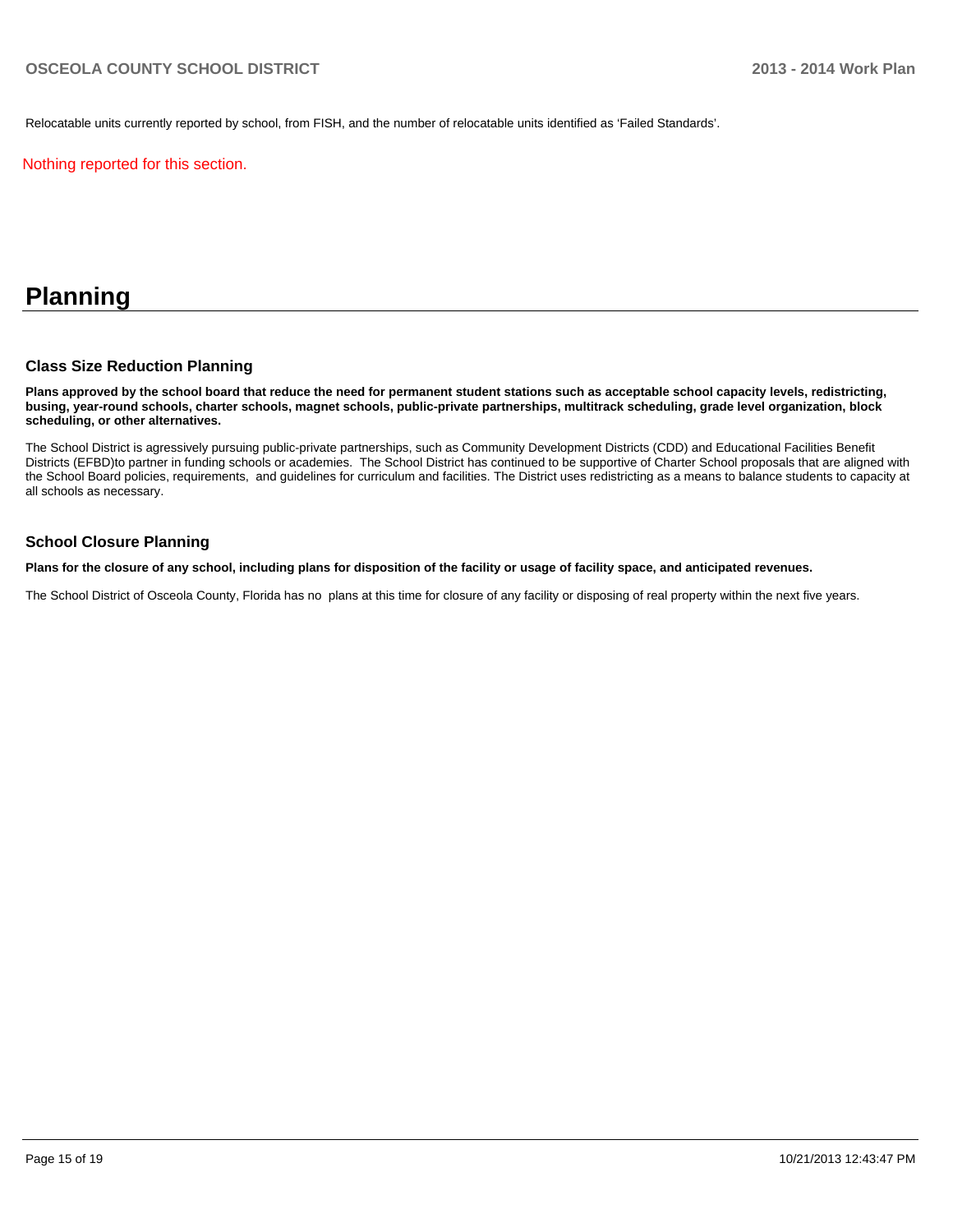Five Year Survey - Ten Year Capacity **10/21/2013** OSCEOLA COUNTY SCHOOL DISTRICT

**Schedule of capital outlay projects projected to ensure the availability of satisfactory student stations for the projected student enrollment in K - 12 programs for the future 5 years beyond the 5-year district facilities work program.**

No items meet the criteria.

Five Year Survey - Ten Year Infrastructure **10/21/2013** OSCEOLA COUNTY SCHOOL DISTRICT

**Proposed Location of Planned New, Remodeled, or New Additions to Facilities in 6 thru 10 out years (Section 28).**

Not Specified

**Plans for closure of any school, including plans for disposition of the facility or usage of facility space, and anticipated revenues in the 6 thru 10 out years (Section 29).**

Not Specified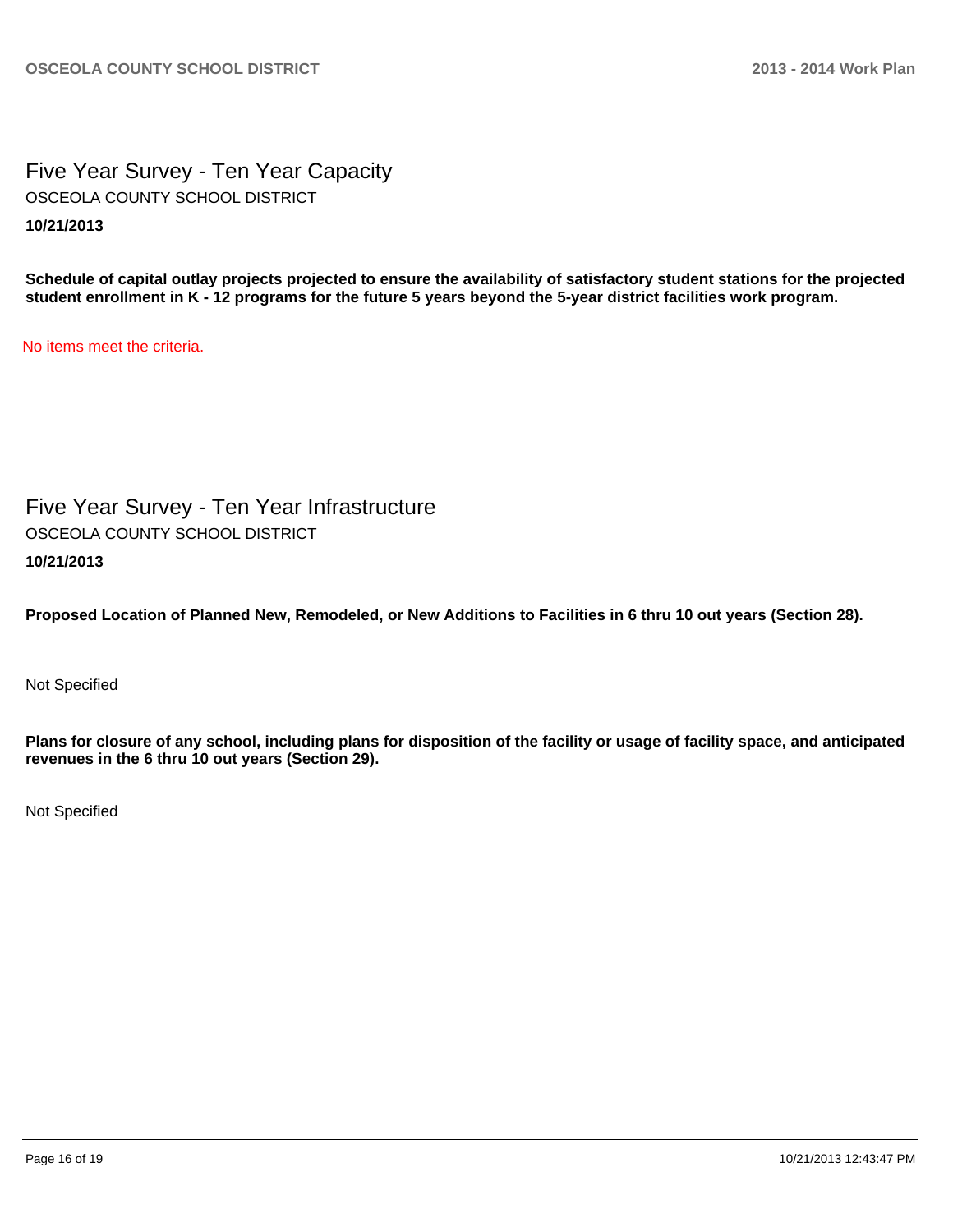# Five Year Survey - Ten Year Maintenance **10/21/2013** OSCEOLA COUNTY SCHOOL DISTRICT

**District projects and locations regarding the projected need for major renovation, repair, and maintenance projects within the district in years 6 - 10 beyond the projects plans detailed in the five years covered by the work plan.**

No items match the criteria.

# Five Year Survey - Ten Year Utilization

OSCEOLA COUNTY SCHOOL DISTRICT

**10/21/2013**

**Schedule of planned capital outlay projects identifying the standard grade groupings, capacities, and planned utilization rates of future educational facilities of the district for both permanent and relocatable facilities.**

| <b>Grade Level</b><br><b>Projections</b> | <b>FISH Student</b><br><b>Stations</b> | <b>Actual FISH</b><br>Capacity | Actual<br><b>COFTE</b> | Actual<br><b>Utilization</b> | Actual new<br><b>Student</b><br>Capacity to be<br>added/remove | Projected<br><b>COFTE</b> | Projected<br><b>Utilization</b> |
|------------------------------------------|----------------------------------------|--------------------------------|------------------------|------------------------------|----------------------------------------------------------------|---------------------------|---------------------------------|
| Elementary -<br>District Totals          | 26,552                                 | 26,552                         | 18,377.73              | 69.21 %                      |                                                                | 25,275                    | 95.19 %                         |
| Middle - District<br>Totals              | 19,477                                 | 17,524                         | 13,615.61              | 77.70 %                      |                                                                | 13,999                    | 79.88%                          |
| High - District<br>Totals                | 23,699                                 | 22,510                         | 13,577.72              | 60.32 %                      |                                                                | 16,110                    | 71.57 %                         |
| Other - ESE, etc                         | 2,941                                  | 2,437                          | 968.82                 | 39.75 %                      |                                                                | 1,184                     | 48.58 %                         |
|                                          | 72,669                                 | 69,023                         | 46,539.88              | 67.43 %                      |                                                                | 56,568                    | 81.96 %                         |

**Combination schools are included with the middle schools for student stations, capacity, COFTE and utilization purposes because these facilities all have a 90% utilization factor. Use this space to explain or define the grade groupings for combination schools.**

No comments to report.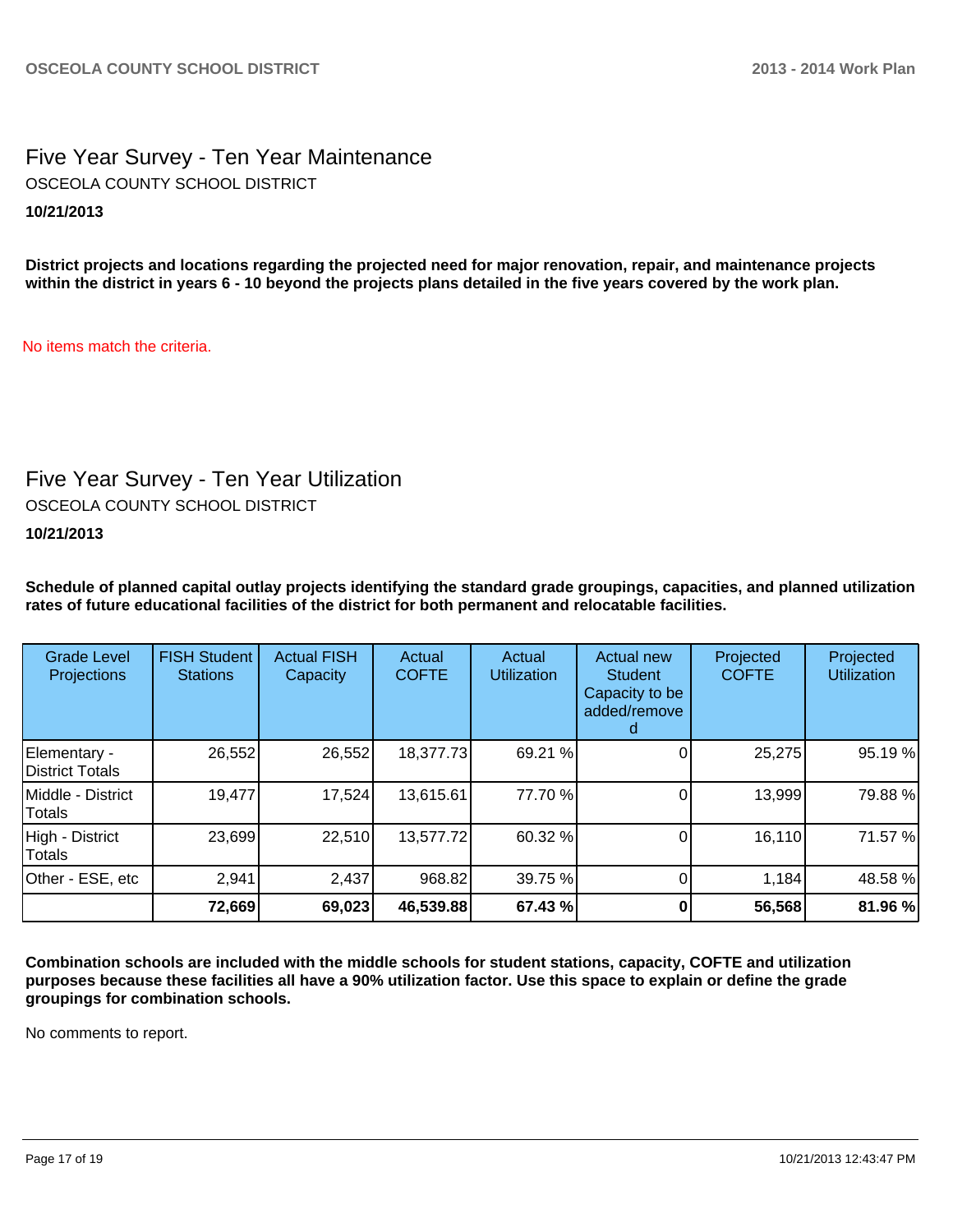Five Year Survey - Twenty Year Capacity **10/21/2013** OSCEOLA COUNTY SCHOOL DISTRICT

**Schedule of capital outlay projects projected to ensure the availability of satisfactory student stations for the projected student enrollment in K - 12 programs for the future 11 - 20 years beyond the 5-year district facilities work program.**

No items match the criteria.

Five Year Survey - Twenty Year Infrastructure

OSCEOLA COUNTY SCHOOL DISTRICT

**10/21/2013**

**Proposed Location of Planned New, Remodeled, or New Additions to Facilities in the 11 through 20 out years (Section 28).**

Not Specified

**Plans for closure of any school, including plans for disposition of the facility or usage of facility space, and anticipated revenues in the 11 through 20 out years (Section 29).**

Not Specified